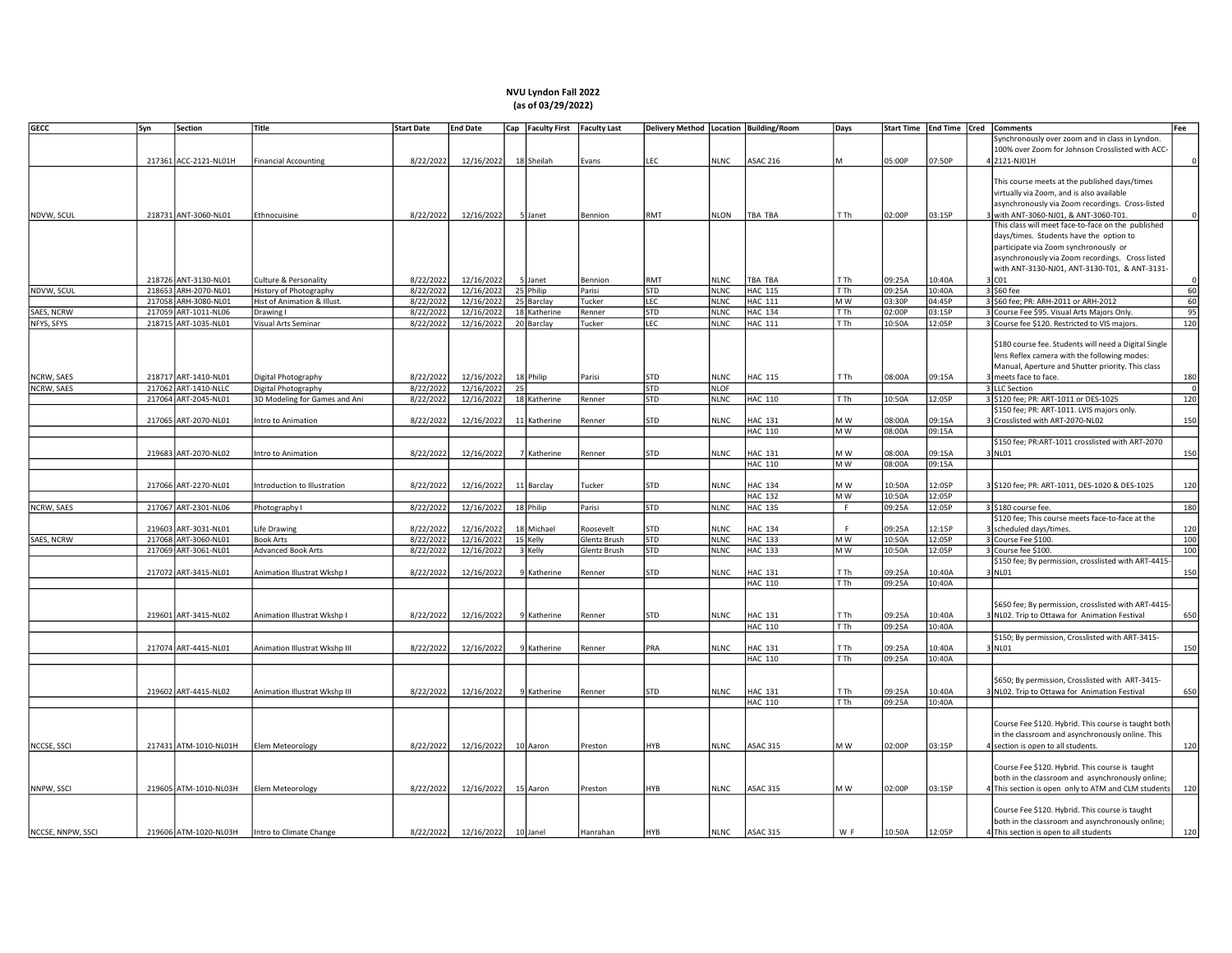|                   |                       |                                |            |            |    |            |            |            |             |                                    |              |                  |                  | Course Fee \$120. Hybrid. This course is taught                                                       |
|-------------------|-----------------------|--------------------------------|------------|------------|----|------------|------------|------------|-------------|------------------------------------|--------------|------------------|------------------|-------------------------------------------------------------------------------------------------------|
|                   |                       |                                |            |            |    |            |            |            |             |                                    |              |                  |                  | both in the classroom and asynchronously online;                                                      |
| NCCSE, NNPW, SSCI | 219607 ATM-1020-NL04H | Intro to Climate Change        | 8/22/2022  | 12/16/2022 |    | 15 Janel   | Hanrahan   | HYB        | <b>NLNC</b> | <b>ASAC 315</b>                    | W F          | 10:50A           | 12:05P           | 4 This section is open only to ATM and CLM students<br>120                                            |
|                   |                       |                                |            |            |    |            |            |            |             |                                    |              |                  |                  | Course Fee \$50. This course meets face-to-face at                                                    |
|                   |                       |                                |            |            |    |            |            |            |             |                                    |              |                  |                  | the published days/times. This course is cross-                                                       |
| SFYS, NFYS        | 217433 ATM-1060-NL01  | <b>New Student Seminar</b>     | 8/22/2022  | 12/16/2022 |    | 15 Janel   | Hanrahan   | EC         | <b>NLNC</b> | <b>ASAC 106</b>                    | T Th         | 10:50A           | 12:05P           | listed with XSC-1025-NL01<br>50                                                                       |
|                   | 217437 ATM-3030-NL01  |                                |            | 12/16/2022 |    | 15 Janel   | Hanrahan   | EC.        | <b>NLNC</b> | <b>ASAC 315</b>                    | M W          | 08:00A           | 09:15A           | Course Fee \$90. This course meets face-to-face at<br>the published days/times.<br>90                 |
|                   |                       | Atmospheric Thermodynamics     | 8/22/2022  |            |    |            |            |            |             |                                    |              |                  |                  | Course Fee \$90. This course meets face-to-face at                                                    |
|                   | 217439 ATM-3140-NL01  | Physical Met                   | 8/22/2022  | 12/16/2022 |    | 20 Aaron   | Preston    | EC         | <b>NLNC</b> | <b>ASAC 319</b>                    | M W          | 09:25A           | 10:40A           | the published days/times.<br>90                                                                       |
|                   |                       |                                |            |            |    |            |            |            |             |                                    |              |                  |                  | Course Fee \$30. This course meets face-to-face at                                                    |
|                   | 217440 ATM-3270-NL01  | IS: TV Weather Graphics        | 8/22/2022  | 12/16/2022 |    | 20 James   | Politis    | <b>INS</b> | <b>NLNC</b> | <b>ACT 207</b>                     | Th           | 07:00P           | 08:15P           | 1 the published days/times.<br>30                                                                     |
|                   |                       |                                |            |            |    |            |            |            |             |                                    |              |                  |                  | Course Fee \$90. This course meets face-to-face at                                                    |
|                   | 217441 ATM-3322-NL01  | Atmospheric Dynamics II        | 8/22/2022  | 12/16/2022 |    | 20 Janel   | Hanrahan   | LEC        | <b>NLNC</b> | <b>ASAC 315</b>                    | T Th         | 08:00A           | 09:15A           | 3 the published days/times.<br>90                                                                     |
|                   |                       |                                |            |            |    |            |            |            |             |                                    |              |                  |                  | Course Fee \$90. This course meets face-to-face at                                                    |
|                   | 217442 ATM-3331-NL01  | Analy & Frcst I                | 8/22/2022  | 12/16/2022 |    | 20 Aaron   | Preston    | EC.        | <b>NLNC</b> | <b>ASAC 315</b>                    | T Th         | 02:00P           | 03:15P           | the published days/times.<br>90                                                                       |
|                   |                       |                                |            |            |    |            |            | LEC        |             |                                    |              |                  |                  | Course Fee \$90. This course meets face-to-face at                                                    |
|                   | 217443 ATM-4120-NL01  | Mesoscale Met                  | 8/22/2022  | 12/16/2022 |    | 25 Aaron   | Preston    |            | <b>NLNC</b> | <b>ASAC 315</b>                    | T Th         | 09:25A           | 10:40A           | the published days/times.<br>90<br>Course Fee \$60. This course meets face-to-face at                 |
|                   | 217444 ATM-4712-NL01  | Capstone in Atmos Sci I        | 8/22/2022  | 12/16/2022 |    | 20 Janel   | Hanrahan   | SEM        | <b>NLNC</b> | <b>ASAC 319</b>                    | F            | 02:00P           | 03:15P           | 2 the published days/times.<br>60                                                                     |
|                   |                       |                                |            |            |    |            |            |            |             |                                    |              |                  |                  | Course Fee \$25; This course meets face-to-face at                                                    |
|                   | 217445 BIO-1030-NL01  | Intro to Nutrition             | 8/22/2022  | 12/16/2022 |    | 24 Gabor   | Gyurkovics | EC.        | <b>NLNC</b> | <b>ACT S103</b>                    | M W          | A00:80           | 09:15A           | 25<br>3 the published days/times.                                                                     |
|                   |                       |                                |            |            |    |            |            |            |             |                                    |              |                  |                  | Course Fee \$50; This course meets face-to-face at                                                    |
|                   |                       |                                |            |            |    |            |            |            |             |                                    |              |                  |                  | the published days/times. Must also take BIO                                                          |
| SSCI, NNPW        | 217447 BIO-1210-NL04  | Intro to Biology               | 8/22/2022  | 12/16/2022 |    | 25 Alan    | Giese      | EC         | <b>NLNC</b> | <b>ACT S105</b>                    | T Th         | 11:00A           | 11:50A           | 4 1210L NL01 or NL02.<br>50                                                                           |
|                   |                       |                                |            |            |    |            |            |            |             |                                    |              |                  |                  |                                                                                                       |
|                   |                       |                                |            |            |    |            |            |            |             |                                    |              |                  |                  | This course meetsface-to-face at the published                                                        |
|                   | 217448 BIO-1210L-NL01 | Intro to Biology Lab           | 8/22/2022  | 12/16/2022 |    | 16 Alan    | Giese      | AB         | <b>NLNC</b> | <b>ACT S105</b>                    |              | 02:00P           | 04:50P           | 0 days/times. Must also take BIO 1210 NL04<br>$\Omega$                                                |
|                   |                       |                                |            |            |    |            |            |            |             |                                    |              |                  |                  | This course meets face-to-face at the published                                                       |
|                   | 219586 BIO-1210L-NL02 | Intro to Biology Lab           | 8/22/2022  | 12/16/2022 |    | 16 Alan    | Giese      | LAB        | <b>NLNC</b> | <b>ACT S105</b>                    | Th           | 02:00P           | 04:50P           | 0 days/times. Must also take BIO 1210 NL04<br>$\mathbf 0$                                             |
|                   |                       |                                |            |            |    |            |            |            |             |                                    |              |                  |                  |                                                                                                       |
|                   |                       |                                |            |            |    |            |            |            |             |                                    |              |                  |                  | \$50 fee; Second half course; This course meets                                                       |
| NNPW, SSCI        | 219064 BIO-1211-NL01B | Intro Bio: Ecology & Evolution | 10/17/2022 | 12/16/2022 |    | 20 Alan    | Giese      | <b>LEC</b> | <b>NLNC</b> | <b>ACT S121</b>                    | M W          | 08:30A           | 01:30P           | face-to-face at the published days/times.<br>50                                                       |
| SSCI, NNPW        | 217450 BIO-1211-NLLC  | Intro Bio: Ecology & Evolution | 8/22/2022  | 12/16/2022 |    | 15 Alan    | Giese      | LEC        | <b>NLOF</b> | LOFC LOFC                          | <b>MTWTh</b> | 01:50P           | 03:00P           | 4 LLC Section at LI.<br>$\mathbf 0$                                                                   |
|                   |                       |                                |            |            |    |            |            |            |             |                                    |              |                  |                  | Course Fee \$100. This course meets face-to-face at                                                   |
| SSCI, NNPW        | 217452 BIO-2011-NL03  | Anatomy & Phys I               | 8/22/2022  | 12/16/2022 |    | 16 Gabor   | Gyurkovics | <b>LEC</b> | <b>NLNC</b> | <b>ACT S105</b><br><b>ACT S105</b> | M W          | 10:50A<br>01:00P | 12:05P<br>02:50P | 100<br>the published days/times.                                                                      |
|                   |                       |                                |            |            |    |            |            |            |             |                                    | W            |                  |                  | Course Fee \$75; This course meets face-to-face at                                                    |
|                   | 219650 BIO-4340-NL01  | Env Challenges & Eco Solutions | 8/22/2022  | 12/16/2022 |    | 20 lan     | Balcom     | LEC        | <b>NLNC</b> | <b>ACT S102</b>                    | M W          | 09:25A           | 10:40A           | the published days/times<br>75                                                                        |
|                   |                       |                                |            |            |    |            |            |            |             | <b>ACT S102</b>                    | M            | 01:00P           | 02:50P           |                                                                                                       |
|                   |                       |                                |            |            |    |            |            |            |             |                                    |              |                  |                  |                                                                                                       |
|                   |                       |                                |            |            |    |            |            |            |             |                                    |              |                  |                  | \$120 course fee; This course meets face-to-face at                                                   |
|                   |                       |                                |            |            |    |            |            |            |             |                                    |              |                  |                  | the published days/times, but also allows students                                                    |
|                   | 217456 BUS-1210-NL01  | Intro Bus Software & Info Sys  | 8/22/2022  | 12/16/2022 |    | 25 James   | Noyes      | SYN        | <b>NLNC</b> | <b>ASAC 206</b>                    | T Th         | 02:00P           | 03:15P           | 3 to join the class virtually.<br>120                                                                 |
|                   |                       |                                |            |            |    |            |            |            |             |                                    |              |                  |                  | This course is taught both in the classroom and                                                       |
|                   |                       |                                |            |            |    |            |            |            |             |                                    |              |                  |                  | asynchronously online; Cross-listed with BUS-1350-                                                    |
| SCUL, NDVW        | 219577 BUS-1350-NL01H | Sport & Soc, Mgmt & Concept    | 8/22/2022  | 12/16/2022 |    | 26 Andrew  | afrenz     | HYB        | <b>NLNC</b> | <b>TBA TBA</b>                     | M W          | 10:50A           | 12:05P           | 3 INJO1H<br>\$35 course fee; BUS Majors with fewer than 30                                            |
|                   |                       |                                |            |            |    |            |            |            |             |                                    |              |                  |                  | credits; This course meets face-to-face at the                                                        |
| SFYS, NFYS        | 217459 BUS-1710-NL01  | First Year Seminar in BUS      | 8/22/2022  | 12/16/2022 | 25 |            |            | LEC        | <b>NLNC</b> | <b>ASAC 206</b>                    | T Th         | 10:50A           | 12:05P           | 35<br>3 published days/times.                                                                         |
|                   |                       |                                |            |            |    |            |            |            |             |                                    |              |                  |                  |                                                                                                       |
|                   |                       |                                |            |            |    |            |            |            |             |                                    |              |                  |                  | Sophomore standing; Hybrid Course meets via                                                           |
|                   |                       |                                |            |            |    |            |            |            |             |                                    |              |                  |                  | Zoom on the listed days/times with an online                                                          |
|                   | 217461 BUS-2010-NL01H | <b>Project Management</b>      | 8/22/2022  | 12/16/2022 |    | 10 James   | Noyes      | HYB        | NJON        | TBA TBA                            | м            | 02:00P           | 03:15P           | 3 component. Cross List with BUS-2010-NJ01H<br>$\mathbf 0$                                            |
|                   |                       |                                |            |            |    |            |            |            |             |                                    |              |                  |                  |                                                                                                       |
|                   |                       |                                |            |            |    |            |            |            |             |                                    |              |                  |                  | Hybrid Course meets in class on the days/times                                                        |
| NBEW, SSOC        | 217463 BUS-2015-NL01H | Fund of Mgmt in Business       | 8/22/2022  | 12/16/2022 |    | 25 James   | Noyes      | HYB        | <b>NLNC</b> | TBA TBA                            | W            | 02:00P           | 03:15P           | 3 listed and with an online component.<br>$\Omega$<br>Synchronously over zoom and in class in Lyndon. |
|                   |                       |                                |            |            |    |            |            |            |             |                                    |              |                  |                  | 100% over Zoom for Johnson. Crosslisted with BUS-                                                     |
| NBEW, SSOC        | 217465 BUS-2140-NL01H | Personal Finance               | 8/22/2022  | 12/16/2022 |    | 18 Sheilah | Evans      | LEC        | <b>NLNC</b> | <b>ASAC 216</b>                    | W            | 05:00P           | 07:15P           | 2140-NJ01H<br>$\mathbf 0$                                                                             |
|                   |                       |                                |            |            |    |            |            |            |             |                                    |              |                  |                  | This course meets face-to-face at the published                                                       |
| NBEW, SSOC        | 217466 BUS-2230-NL01  | Prin of Marketing              | 8/22/2022  | 12/16/2022 |    |            |            | EC         | <b>NLNC</b> | TBA TBA                            | M W          | 02:00P           | 03:15P           | days/times.                                                                                           |
|                   |                       |                                |            |            |    |            |            |            |             |                                    |              |                  |                  |                                                                                                       |
|                   |                       |                                |            |            |    |            |            |            |             |                                    |              |                  |                  | Synchronously over zoom and in class in Johnson                                                       |
|                   |                       |                                |            |            |    |            |            |            |             |                                    |              |                  |                  | on Mondays. Wednesday 100% over Zoom.                                                                 |
| JUP               | 217468 BUS-2280-NL01  | Intro to Bus Ethics            | 8/22/2022  | 12/16/2022 |    | 12 James   | Noyes      | SYN        | <b>NLNC</b> | TBA TBA                            | M W          | 10:50A           | 12:05P           | Crosslisted with BUS-2280-NJ01<br>$\Omega$                                                            |
|                   |                       |                                |            |            |    |            |            |            |             |                                    |              |                  |                  | This course is taught asynchronously and entirely                                                     |
| TSS               | 217471 BUS-3131-NO02  | Business Law I                 | 8/22/2022  | 12/16/2022 |    | 12 Thomas  | Ware       | ONL        | <b>NLON</b> | <b>NLON NLON</b>                   |              | TBA              |                  | 3 online. Cross-listed with BUS-3131-NO01<br>$\Omega$                                                 |
|                   |                       |                                |            |            |    |            |            |            |             |                                    |              |                  |                  |                                                                                                       |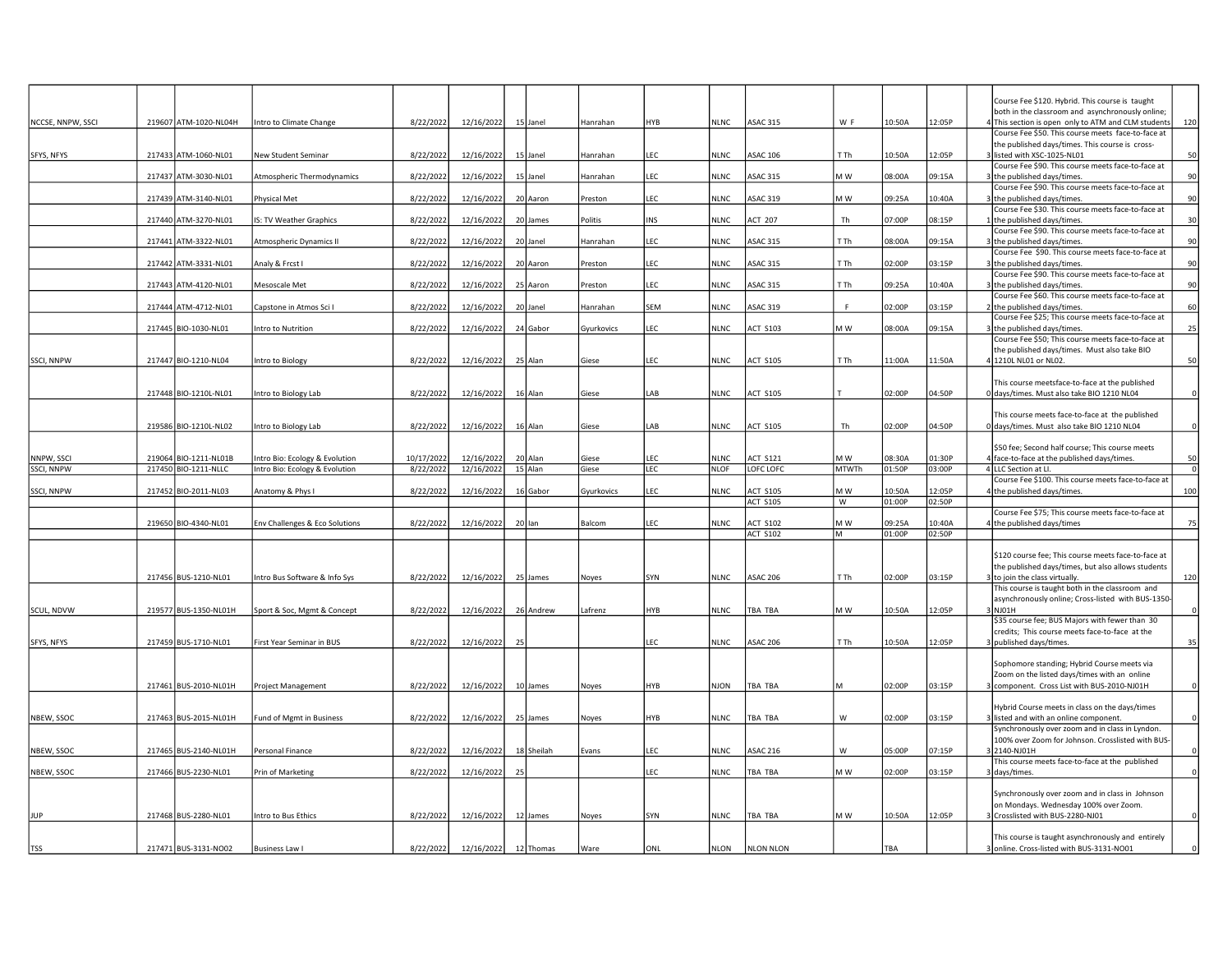|              |                                              |                                                                 |                        |                          |    |                    |                  |                   |                     |                           |           |            |        | lybrid Course meets in class on the days/times                                                   |                          |
|--------------|----------------------------------------------|-----------------------------------------------------------------|------------------------|--------------------------|----|--------------------|------------------|-------------------|---------------------|---------------------------|-----------|------------|--------|--------------------------------------------------------------------------------------------------|--------------------------|
|              | 217472 BUS-3250-NL01H                        | Org Behavior & Mgmnt                                            | 8/22/2022              | 12/16/2022               |    | 25 James           | <u>Noyes</u>     | HYB               | <b>NLNC</b>         | <b>ASAC 216</b>           | Th        | 03:30P     | 04:45P | 3 listed and with an online component.                                                           |                          |
|              |                                              |                                                                 |                        |                          |    |                    |                  |                   |                     |                           |           |            |        |                                                                                                  |                          |
|              |                                              |                                                                 |                        |                          |    |                    |                  |                   |                     |                           |           |            |        | This course is taught asynchronously and entirely                                                |                          |
|              | 217473 BUS-3272-NO01                         | Social Media Marketing                                          | 8/22/2022              | 12/16/2022               |    | 11 Katherine       | Bertone          | ONL               | <b>NLON</b>         | <b>NLON NLON</b>          |           | TBA        |        | 3 online. Cross-listed with BUS-3272-NO02                                                        | $\circ$                  |
|              |                                              |                                                                 |                        |                          |    |                    |                  |                   |                     |                           |           |            |        | This Course meets in person on Wednesday. This                                                   |                          |
|              |                                              |                                                                 |                        |                          |    |                    |                  |                   |                     |                           |           |            |        | course has an online component. Cross-listed wtih                                                |                          |
|              | 217480 BUS-4030-NL01H                        | Marketing Research                                              | 8/22/2022              | 12/16/2022               | 12 |                    |                  | HYB               | <b>NLNC</b>         | ASAC 214                  | W         | 03:30P     | 04:45P | BUS-4030-NJ01H                                                                                   | $\Omega$                 |
|              |                                              |                                                                 |                        |                          |    |                    |                  |                   |                     |                           |           |            |        | This course meets virtually at the published                                                     |                          |
|              |                                              |                                                                 |                        |                          |    |                    |                  |                   |                     |                           |           |            |        | days/times; Cross-listed with BUS-4110-CO02, &                                                   |                          |
|              | 219646 BUS-4110-NL01                         | <b>Operations Management</b>                                    | 8/22/2022              | 12/16/2022               |    | 5 Edmond           | Dansereau        | RMT               | NI <sub>NC</sub>    | <b>TBA TBA</b>            |           | 03:30P     | 04:45P | BUS-4110-NJ01                                                                                    | $\Omega$                 |
| SSCI, NNPW   | 217484 CHE-1023-NL01E                        | Outline of General Chemistry                                    | 8/22/2022              | 12/16/2022               | 20 |                    |                  | LEC               | <b>NLOF</b>         | <b>TBA TBA</b>            |           | TBA        |        | 4 Dual Enrollment @ Leland & Gray.                                                               | $\overline{0}$           |
|              |                                              |                                                                 |                        |                          |    |                    |                  |                   |                     |                           |           |            |        | Course Fee \$75. This course meets face-to-face at                                               |                          |
| SSCI, NNPW   | 217485 CHE-1031-NL03                         | Gen Chemistry I                                                 | 8/22/2022              | 12/16/2022               |    | 12 lan             | Balcom           | LEC               | <b>NLNC</b>         | <b>ACT S102</b>           | M W       | 10:50A     | 12:05P | 4 the published days/times.                                                                      | 75                       |
|              |                                              |                                                                 |                        |                          |    |                    |                  |                   |                     | <b>ACT S102</b>           | W         | 01:00P     | 02:50P |                                                                                                  |                          |
| NCRW, SAES   | 217075 CIN-1060-NL01                         | Cinema Production I                                             | 8/22/2022              | 12/16/2022               |    | 12 David           | Johnston         | STD               | <b>NLNC</b>         | <b>ACT 210</b>            | M W       | 03:30P     | 04:45P | 3 Course fee \$250                                                                               | 250                      |
|              | 219648 CIN-3060-NL01<br>219649 CIN-4070-NL01 | <b>IS:Cinema Production III</b><br>IS:Cinema Production Seminar | 8/22/2022<br>8/22/2022 | 12/16/2022<br>12/16/2022 |    | 1 Kerri<br>2 Kerri | Nelson<br>Nelson | INS<br><b>INS</b> | NLNC<br><b>NLNC</b> | <b>TBA TBA</b><br>TBA TBA |           | TBA<br>TBA |        | 3 Course fee \$250.<br>1 Course fee \$250.                                                       | 250<br>250               |
|              |                                              |                                                                 |                        |                          |    |                    |                  |                   |                     |                           |           |            |        | This course meets face-to-face at the published                                                  |                          |
| SMAT, NMCW   | 217079 CIS-1090-NL01                         | Problem Solving With Computers                                  | 8/22/2022              | 12/16/2022               |    | 16 Bradley         | Beth             | LEC               | NLNC                | LAC 411                   | M W       | 02:00P     | 03:15P | 3 days/times                                                                                     | $\Omega$                 |
|              |                                              |                                                                 |                        |                          |    |                    |                  |                   |                     |                           |           |            |        | Course Fee \$30. This course meets face-to-face at                                               |                          |
|              | 217081 CIS-2101-NL01                         | Introduction to Unix                                            | 8/22/2022              | 12/16/2022               |    | 25 Bradley         | Beth             | LEC               | <b>NLNC</b>         | <b>ASAC 315</b>           | F.        | 09:25A     | 10:40A | the published days/times.                                                                        | 30                       |
|              |                                              |                                                                 |                        |                          |    |                    |                  |                   |                     |                           |           |            |        | This course meets face-to-face at the published                                                  |                          |
|              | 217086 CIS-2370-NL01                         | Help Desk Support                                               | 8/22/2022              | 12/16/2022               |    | 20 Michael         | Dente            | LEC               | <b>NLNC</b>         | LAC 411                   | T Th      | 06:00P     | 07:15P | days/times                                                                                       |                          |
|              |                                              |                                                                 |                        |                          |    |                    |                  |                   |                     |                           |           |            |        | This course meets face-to-face at the published                                                  |                          |
|              | 217087 CIS-2850-NL01                         | System Admin Essentials                                         | 8/22/2022              | 12/16/2022               |    | 20 Michael         | Dente            | LEC               | <b>NLNC</b>         | LAC 411                   | M W       | 06:00P     | 07:15P | 4 days/times.                                                                                    |                          |
|              |                                              |                                                                 |                        |                          |    |                    |                  |                   |                     |                           |           |            |        |                                                                                                  |                          |
|              |                                              |                                                                 |                        |                          |    |                    |                  |                   |                     |                           |           |            |        | Sophomore standing & Permission of Instructor;                                                   |                          |
|              | 218755 CIS-2990-NL01                         | IS: Portfolio in CIS                                            | 8/22/2022              | 12/16/2022               |    | 15 Bradley         | Beth             | INS               | <b>NLNC</b>         | <b>TBA TBA</b>            |           | TBA        |        | This is taught one-on-one with the Professor.<br>This course meets face-to-face at the published | $\Omega$                 |
|              | 217088 CIS-3025-NL01                         | Adv Object Oriented Prog                                        | 8/22/2022              | 12/16/2022               |    | 20 Bradley         | <b>Beth</b>      | LEC               | <b>NLNC</b>         | <b>LAC 411</b>            | T Th      | 09:25A     | 10:40A | 3 days/times                                                                                     |                          |
|              |                                              |                                                                 |                        |                          |    |                    |                  |                   |                     |                           |           |            |        | This course meets face-to-face at the published                                                  |                          |
|              | 218758 CIS-3240-NL01                         | Computer Security                                               | 8/22/2022              | 12/16/2022               |    | 20 Bradley         | Beth             | LEC               | <b>NLNC</b>         | <b>VAIL 449</b>           | M W       | 09:25A     | 10:40A | 3 days/times.                                                                                    | $\circ$                  |
|              |                                              |                                                                 |                        |                          |    |                    |                  |                   |                     |                           |           |            |        | This course meets face-to-face at the published                                                  |                          |
|              | 218759 CIS-4120-NL01                         | Sys Analysis & Design                                           | 8/22/2022              | 12/16/2022               |    | 20 Bradley         | Beth             | LEC               | <b>NLNC</b>         | <b>VAIL 451</b>           | M W       | 10:50A     | 12:05P | days/times.                                                                                      | $\Omega$                 |
|              |                                              |                                                                 |                        |                          |    |                    |                  |                   |                     |                           |           |            |        |                                                                                                  |                          |
|              | 217096 CIS-4810-NL01                         | Internship in CIS                                               | 8/22/2022              | 12/16/2022               |    | 2 Bradley          | Beth             | INT               | <b>NLOF</b>         | TBA TBA                   |           | TBA        |        | 1 By Permission (contract).                                                                      |                          |
|              |                                              |                                                                 |                        |                          |    |                    |                  |                   |                     |                           |           |            |        |                                                                                                  |                          |
|              |                                              |                                                                 |                        |                          |    |                    |                  |                   |                     |                           |           |            |        | By permission; This course is taught both in the                                                 | $\overline{\phantom{0}}$ |
|              | 217098 CIS-4950-NL01H                        | CIS Capstone                                                    | 8/22/2022              | 12/16/2022               |    | 15 Bradley         | Beth             | HYB               | <b>NLNC</b>         | <b>TBA TBA</b>            |           | <b>TRA</b> |        | 3 classroom and asynchronously online.                                                           |                          |
| NFYS, SFYS   | 217488 COM-1035-NL01                         | New Student Sem in Journalism                                   | 8/22/2022              | 12/16/2022               |    | 25 Kerri           | Nelson           | LEC               | <b>NLNC</b>         | <b>TBA TBA</b>            | T Th      | 10:50A     | 12:05P | 3 \$125 Course Fee. Taught VIA Zoom.                                                             |                          |
|              | 217489 COM-1125-NL01                         | TV Production & Editing                                         | 8/22/2022              | 12/16/2022               |    | 15 Meaghan         | Meachem          | LEC               | <b>NLNC</b>         | <b>ACT 212</b>            | M W       | 09:25A     | 10:40A | 3 \$250 Course Fee                                                                               | 125<br>250               |
|              |                                              |                                                                 |                        |                          |    |                    |                  |                   |                     | <b>ACT T201</b>           | M W       | 09:25A     | 10:40A |                                                                                                  |                          |
|              |                                              |                                                                 |                        |                          |    |                    |                  |                   |                     |                           |           |            |        | \$125 course fee. Face to Face for NVU-L,                                                        |                          |
|              |                                              |                                                                 |                        |                          |    |                    |                  |                   |                     |                           |           |            |        | Synchronous via Zoom for CU, VTC, NVU-J. Cross                                                   |                          |
| SSOC         | 218398 COM-1220-NJ01H                        | Intro to Communication                                          | 8/22/2022              | 12/16/2022               |    | 5 Meaghan          | Meachem          | EC                | <b>NLNC</b>         | <b>ASAC 214</b>           |           | 09:25A     | 10:40A | listed with COM 1020 NL01H.<br>\$125 course fee; Face to Face for NVU-L,                         |                          |
|              |                                              |                                                                 |                        |                          |    |                    |                  |                   |                     |                           |           |            |        | synchronous via Zoom for CU, VTC, NVU-J Cross                                                    |                          |
| SSOC         | 217490 COM-1220-NL01H                        | Intro to Communication                                          | 8/22/2022              | 12/16/2022               |    | 10 Meaghan         | Meachem          | LEC               | <b>NLNC</b>         | <b>ASAC 214</b>           |           | 09:25A     | 10:40A | 3 listed with COM 1020 NJ01H.                                                                    |                          |
|              |                                              |                                                                 |                        |                          |    |                    |                  |                   |                     |                           |           |            |        |                                                                                                  |                          |
|              |                                              |                                                                 |                        |                          |    |                    |                  |                   |                     |                           |           |            |        | \$125 fee; PR: COM-2085 or OEL-3110 in person on                                                 | 125<br>125               |
|              |                                              |                                                                 |                        |                          |    |                    |                  |                   |                     |                           |           |            |        | M&F for NVU-L students, VIA Zoom for all others.                                                 |                          |
|              | 217495 COM-3080-NL01                         | Strategic Media Comm                                            | 8/22/2022              | 12/16/2022               |    | 15 Timothy         | Egan             | EC                | <b>NLNC</b>         | <b>ASAC 216</b>           | M F       | 01:00P     | 02:15P | Crosslisted with COM-3080-C01.                                                                   | 125                      |
|              | 218380 COM-3220-NL01                         | Mobile Storytelling                                             | 8/22/2022              | 12/16/2022               |    | 12 Meaghan         | Meachem          | LEC               | <b>NLNC</b>         | <b>ACT 210</b>            | T Th      | 02:00P     | 03:15P | 3 \$250 course fee                                                                               | 250                      |
|              |                                              |                                                                 |                        |                          |    |                    |                  |                   |                     |                           |           |            |        |                                                                                                  |                          |
|              |                                              |                                                                 |                        |                          |    |                    |                  |                   |                     |                           |           |            |        | This course meets face-to-face at the published                                                  | $\Omega$                 |
| SSOC, NBEW   | 217101 CRJ-1010-NL02                         | Intro to Criminal Justice                                       | 8/22/2022              | 12/16/2022               |    | 25 Brandon         | Stroup           | LEC               | NLNC                | ASAC 214                  | M W       | 09:25A     | 10:40A | 3 days/times. There is no zoom component.                                                        |                          |
|              |                                              |                                                                 |                        |                          |    |                    |                  |                   |                     |                           |           |            |        | This course meets face-to-face at the published                                                  |                          |
| NBEW, SSOC   | 218878 CRJ-2020-NL01                         | American Judicial Process                                       | 8/22/2022              | 12/16/2022               |    | 25 Brandon         | Stroup           | LEC               | <b>NLNC</b>         | <b>ASAC 214</b>           | M W       | A00:80     | 09:15A | 3 days/times. There is no zoom component.                                                        | $\Omega$                 |
|              |                                              |                                                                 |                        |                          |    |                    |                  |                   |                     |                           |           |            |        |                                                                                                  |                          |
|              |                                              |                                                                 |                        |                          |    |                    |                  |                   |                     |                           |           |            |        | This course meets face-to-face at the published                                                  |                          |
| <b>NCCSE</b> | 218833 CRJ-2220-NL01                         | <b>Environmental Justice</b>                                    | 8/22/2022              | 12/16/2022               |    | 25 Brandon         | Stroup           | LEC               | <b>NLNC</b>         | <b>ASAC 216</b>           | M W       | 10:50A     | 12:05P | 3 days/times. There is no zoom component.                                                        |                          |
|              |                                              |                                                                 |                        |                          |    |                    |                  |                   |                     |                           |           |            |        |                                                                                                  | $\Omega$                 |
|              |                                              |                                                                 |                        |                          |    |                    |                  |                   |                     |                           |           |            |        | This course meets face-to-face at the published                                                  |                          |
|              | 218854 CRJ-3120-NL01                         | White Collar Crime                                              | 8/22/2022              | 12/16/2022               |    | 25 Brandon         | Stroup           | LEC               | <b>NLNC</b>         | <b>ASAC 216</b>           | T Th      | 09:25A     | 10:40A | 3 days/times. There is no zoom component.                                                        | $\Omega$                 |
|              |                                              |                                                                 |                        |                          |    |                    |                  |                   |                     |                           |           |            |        | Junior standing; This course meets face-to-face at<br>the published days/times. There is no zoom |                          |
|              | 218879 CRJ-3145-NL01                         | Criminal Justice Admin                                          | 8/22/2022              | 12/16/2022               |    | 25 Jessica         | <b>Visnesky</b>  | LEC               | <b>NLNC</b>         | <b>ASAC 309</b>           | <b>Th</b> | 03:30P     | 04:45P | 3 component.                                                                                     |                          |
|              |                                              |                                                                 |                        |                          |    |                    |                  |                   |                     | <b>ASAC 206</b>           | Th.       | 05:00P     | 06:10P |                                                                                                  |                          |
|              | 217107 CRJ-4810-NL01                         | Internship in CRJ                                               | 8/22/2022              | 12/16/2022               |    | 25 Brandon         | Stroup           | INT               | <b>NLNC</b>         | <b>TBA TBA</b>            |           | <b>TBA</b> |        |                                                                                                  | $\Omega$                 |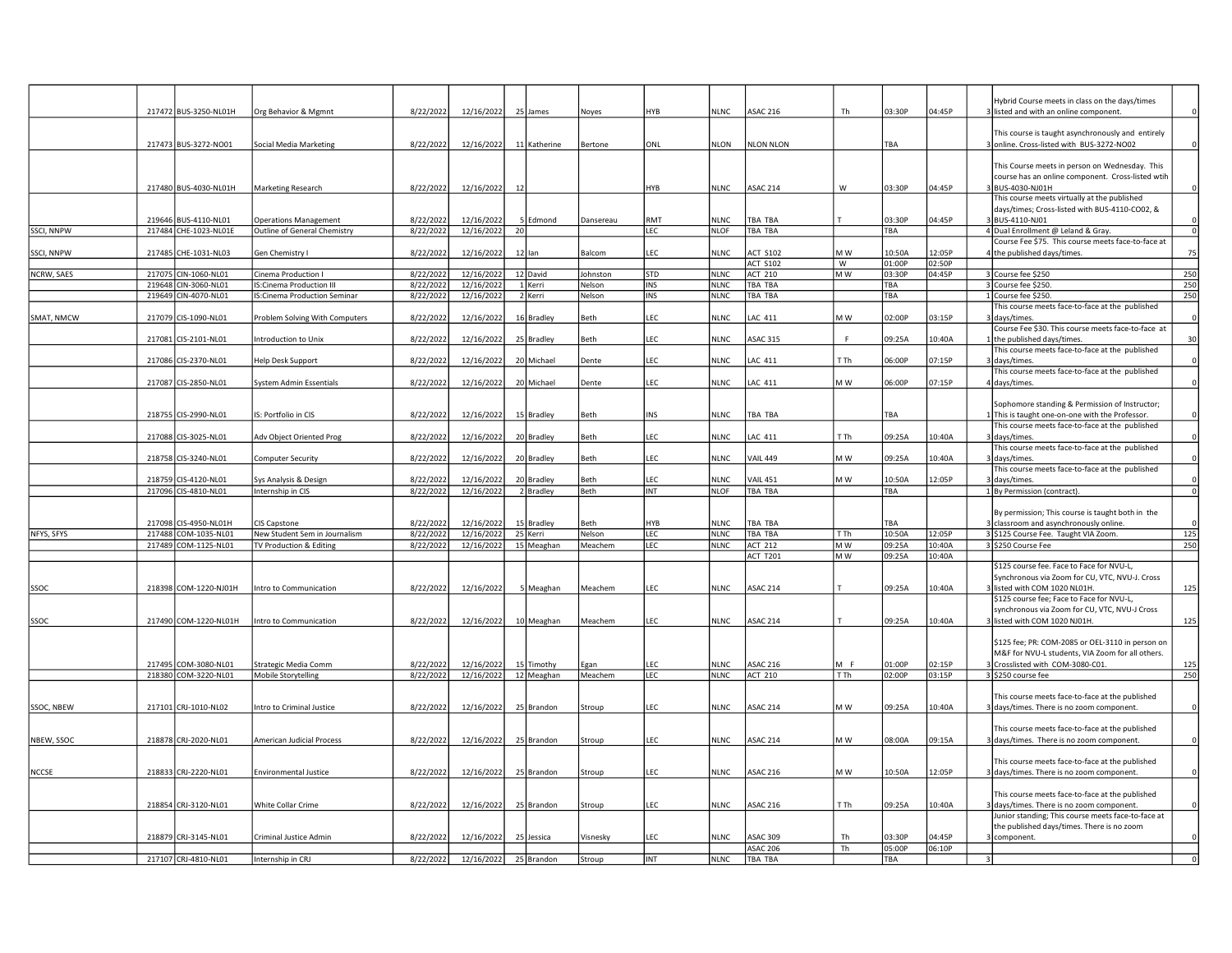|            | 217115 DES-1020-NL01  | Design                         | 8/22/2022  | 12/16/2022             |    | 18 Kelly    | Glentz Brush | STD | <b>NLNC</b> | <b>HAC 132</b>   | M W  | 09:25A     | 10:40A | 3 \$100 Course fee.                                  | 100             |
|------------|-----------------------|--------------------------------|------------|------------------------|----|-------------|--------------|-----|-------------|------------------|------|------------|--------|------------------------------------------------------|-----------------|
|            |                       |                                |            |                        |    |             |              |     |             | <b>HAC 133</b>   | M W  | 09:25A     | 10:40A |                                                      |                 |
|            | 218654 DES-3111-NL01  | <b>Print Production</b>        | 8/22/2022  | 12/16/2022             |    | 18 Kelly    | Glentz Brush | STD | <b>NLNC</b> | <b>HAC 132</b>   | TTh  | 09:25A     | 10:40A | 3 \$120 fee; PR DES 1045.                            | 120             |
|            | 217121 DES-3150-NL01  | Package Design                 | 8/22/2022  | 12/16/2022             |    | 18 Kelly    | Glentz Brush | STD | <b>NLNC</b> | <b>HAC 132</b>   | T Th | 10:50A     | 12:05P | 3 \$120 fee.                                         | 120             |
|            |                       |                                |            |                        |    |             |              |     |             |                  |      |            |        |                                                      |                 |
|            |                       |                                |            |                        |    |             |              |     |             |                  |      |            |        | \$40 course fee; Online; 9/26/22 - 10/28/22; This    |                 |
|            |                       |                                |            |                        |    |             |              |     |             |                  |      |            |        | course will meet over fall break; This course is     |                 |
|            |                       |                                |            |                        |    |             |              |     |             |                  |      |            |        |                                                      |                 |
|            |                       |                                |            |                        |    |             |              |     |             |                  |      |            |        | taught asynchronously and entirely online.           |                 |
|            |                       |                                |            |                        |    |             |              |     |             |                  |      |            |        | Prerequisites: EDU 1030, 2000 hours of experience    |                 |
|            | 217498 ECE-3820-NO01  | Infant/Toddler Techniques      | 9/26/2022  | 10/28/2022 25 Michaela |    |             | Stone        | ONL | NLON        | <b>NLON NLON</b> |      | TBA        |        | with children age 0-5, and permission.               | 40              |
|            |                       |                                |            |                        |    |             |              |     |             |                  |      |            |        |                                                      |                 |
|            |                       |                                |            |                        |    |             |              |     |             |                  |      |            |        |                                                      |                 |
|            |                       |                                |            |                        |    |             |              |     |             |                  |      |            |        | \$40 course fee; Online; 10/31/22 - 12/09/22; This   |                 |
|            |                       |                                |            |                        |    |             |              |     |             |                  |      |            |        | course is taught asynchronously and entirely         |                 |
|            |                       |                                |            |                        |    |             |              |     |             |                  |      |            |        | online. Prerequisites: EDU 1030, 2000 hours of       |                 |
|            | 217499 ECE-3830-NO01  | Early Childhood Techniques     | 10/31/2022 | 12/9/2022              |    | 25 Heather  | Duhamel      | ONL | NLON        | <b>NLON NLON</b> |      | TBA        |        | experience with children age 0-5, and permission.    | 40              |
|            |                       |                                |            |                        |    |             |              |     |             |                  |      |            |        |                                                      |                 |
|            |                       |                                |            |                        |    |             |              |     |             |                  |      |            |        | \$40 course fee; Online; 08/22/22 - 9/23/22; This    |                 |
|            |                       |                                |            |                        |    |             |              |     |             |                  |      |            |        | course is taught asynchronously and entirely         |                 |
|            |                       |                                |            |                        |    |             |              |     |             |                  |      |            |        |                                                      |                 |
|            |                       |                                |            |                        |    |             |              |     |             |                  |      |            |        | online. Prerequisites: EDU 1030, 2000 hourse of      |                 |
|            | 217500 ECE-3840-NO01  | Advanced Early Childhood Dev   | 8/22/2022  | 9/23/2022              |    | 25 Heather  | Duhamel      | ONL | NLON        | <b>NLON NLON</b> |      | TBA        |        | 3 experience with children age 0-5, and permission.  | 40              |
|            |                       |                                |            |                        |    |             |              |     |             |                  |      |            |        | \$40 fee; Permission of Instructor; 8/22/22 -        |                 |
|            |                       |                                |            |                        |    |             |              |     |             |                  |      |            |        | 9/23/22; This course is taught asynchronously and    |                 |
|            | 218780 ECE-3920-NO01A | Edu Theory Teach. Young Child. | 8/22/2022  | 9/23/2022              |    | 25 Michaela | Stone        | ONL | NLON        | <b>NLON NLON</b> |      | TBA        |        | 3 entirely online.                                   | 40              |
|            |                       |                                |            |                        |    |             |              |     |             |                  |      |            |        | \$40 course fee; Permission of Instructor; 9/26/22 - |                 |
|            |                       |                                |            |                        |    |             |              |     |             |                  |      |            |        | 10/28/22; This course is taught asynchronously       |                 |
|            | 218783 ECE-3940-NO01A | Dev Appro Prog:Infant&Toddler  | 9/26/2022  | 10/28/2022             |    | 25 Heather  | Duhamel      | ONL | NLON        | <b>NLON NLON</b> |      | TBA        |        | 3 and entirely online.                               | 40              |
|            |                       |                                |            |                        |    |             |              |     |             |                  |      |            |        | \$40 course fee; Permission of Instructor; 10/31/22  |                 |
|            |                       |                                |            |                        |    |             |              |     |             |                  |      |            |        | - 12/09/22; This course is taught asynchronously     |                 |
|            | 218787 ECE-3950-NO01B | Dev Appro Prog: Preschool      | 10/31/2022 | 12/9/2022              |    | 25 Heather  | Duhamel      | ONL | NLON        | <b>NLON NLON</b> |      | TBA        |        | and entirely online.                                 | 40 <sup>1</sup> |
|            |                       |                                |            |                        |    |             |              |     |             |                  |      |            |        |                                                      |                 |
|            |                       |                                |            |                        |    |             |              |     |             |                  |      |            |        | \$40 course fee; Online; 8/22/22 - 9/23/22; This     |                 |
|            |                       |                                |            |                        |    |             |              |     |             |                  |      |            |        | course is taught asynchronously and entirely         |                 |
|            |                       |                                |            |                        |    |             |              |     |             |                  |      |            |        | online. Prerequisites: ECE 3920, ECE 3940, and ECE   |                 |
|            | 217501 ECE-4020-NO01  | Authen. Assess. Young Children | 8/22/2022  | 9/23/2022              |    | 25 Eden     | Haywood-Bird | ONL | NLON        | <b>NLON NLON</b> |      | TBA        |        | 3950, or permission.                                 | 40              |
|            |                       |                                |            |                        |    |             |              |     |             |                  |      |            |        | \$40 course fee; Online; 9/26/22 - 10/28/22; This    |                 |
|            |                       |                                |            |                        |    |             |              |     |             |                  |      |            |        | course is taught asynchronously and entirely         |                 |
|            |                       |                                |            |                        |    |             |              |     |             |                  |      |            |        | online. Prerequisites: ECE 3920, ECE 3940, , and     |                 |
|            | 217502 ECE-4040-NO01  | ng for Math & Sci w/Young Ch   | 9/26/2022  | 10/28/2022             |    | 25 Eden     | Haywood-Bird | ONL | NLON        | NLON NLON        |      | TBA        |        | 3 ECE 3950, or permission.                           | 40              |
|            |                       |                                |            |                        |    |             |              |     |             |                  |      |            |        |                                                      |                 |
|            |                       |                                |            |                        |    |             |              |     |             |                  |      |            |        | \$40 course fee; Online; 10/31/22 - 12/09/22; This   |                 |
|            |                       |                                |            |                        |    |             |              |     |             |                  |      |            |        | course is taught asynchronously and entirely         |                 |
|            |                       |                                |            |                        |    |             |              |     |             |                  |      |            |        | online. Prerequisites: ECE 3920, ECE 3940, and ECE   |                 |
|            |                       |                                |            |                        |    |             |              |     |             |                  |      | <b>TRA</b> |        |                                                      | 40              |
|            | 217503 ECE-4080-NO01  | Lang & Lit in EC Classrooms    | 10/31/2022 | 12/9/2022              |    | 25 Eden     | Haywood-Bird | ONL | <b>NLON</b> | NLON NLON        |      |            |        | 33950, or permission.                                |                 |
|            |                       |                                |            |                        |    |             |              |     |             |                  |      |            |        |                                                      |                 |
|            |                       |                                |            |                        |    |             |              |     |             |                  |      |            |        | Hybrid Course meets in class on the days/times       |                 |
| NBEW, SSOC | 217504 ECO-2060-NL01H | Survey of Economics            | 8/22/2022  | 12/16/2022             | 25 |             |              | 4YB | NLNC        | <b>ASAC 214</b>  | T Th | 03:30P     | 04:45P | listed and with an online component.                 |                 |
| NBEW, SSOC | 217507 EDU-2360-NL01  | Perspectives on Learning       | 8/22/2022  | 12/16/2022             |    | 25 Michaela | Stone        | LEC | <b>NLNC</b> | <b>TBA TBA</b>   | м    | 02:00P     | 04:30P | 3 \$20 course fee.                                   | 20              |
|            |                       |                                |            |                        |    |             |              |     |             |                  |      |            |        | \$50 fee; This course meets virtually at the         |                 |
|            |                       |                                |            |                        |    |             |              |     |             |                  |      |            |        | published days/times; Cross listed with EDU-2370-    |                 |
|            | 218789 EDU-2370-NL01  | Contemporary School            | 8/22/2022  | 12/16/2022             |    | 25 Jennifer | Basiliere    | RMT | <b>NLNC</b> | TBA TBA          | T Th | 03:30P     | 04:45P | 3 NJ01.                                              | 50              |
|            |                       |                                |            |                        |    |             |              |     |             |                  |      |            |        | \$250 fee; This course meets virtually at the        |                 |
|            |                       |                                |            |                        |    |             |              |     |             |                  |      |            |        | published days/times; Cross-listed with EDU-3266-    |                 |
|            | 218791 EDU-3266-NL01  | <b>Instruction Dynamic II</b>  | 8/22/2022  | 12/16/2022             |    | 25 Karen    | Lehning      | RMT | <b>NLNC</b> | TBA TBA          | M    | 05:00P     | 07:50P | 3 NJ01                                               | 250             |
|            |                       |                                |            |                        |    |             |              |     |             |                  |      |            |        | \$50 fee; This course meets virtually at the         |                 |
|            |                       |                                |            |                        |    |             |              |     |             |                  |      |            |        | published days/times; Inquiry Project in the         |                 |
|            |                       |                                |            |                        |    |             |              |     |             |                  |      |            |        |                                                      |                 |
|            |                       |                                |            |                        |    |             |              |     |             |                  |      |            |        | community. This course is for Lyndon students        |                 |
|            | 218794 EDU-3311-NL01  | Foundations Inclusive Practice | 8/22/2022  | 12/16/2022             | 25 |             |              | RMT | <b>NLNC</b> | TBA TBA          | M W  | 01:00P     | 02:50P | lonly.                                               | 50              |
|            |                       |                                |            |                        |    |             |              |     |             |                  |      |            |        | \$100 fee; This course meets virtually at the        |                 |
|            |                       |                                |            |                        |    |             |              |     |             |                  |      |            |        | published days/times. Cross-listed with EDU-         |                 |
|            | 218793 EDU-3445-NL01  | <b>Applied Mechanics I</b>     | 8/22/2022  | 12/16/2022             |    | 15 Brian    | Wagner       | LEC | NLNC        | TBA TBA          | Th   | 05:00P     | 07:50P | 33445-NJ01.                                          | 100             |
|            |                       |                                |            |                        |    |             |              |     |             |                  |      |            |        |                                                      |                 |
|            |                       |                                |            |                        |    |             |              |     |             |                  |      |            |        | \$155 course fee; Remote; This course meets          |                 |
|            |                       |                                |            |                        |    |             |              |     |             |                  |      |            |        | virtually at the published days/times; Cross listed  |                 |
|            |                       |                                |            |                        |    |             |              |     |             |                  |      |            |        | with EDU-3460-NJ01. Prerequisite: EDU 3350 or        |                 |
|            | 217518 EDU-3540-NL01H | Teaching Lit in the Elem Class | 8/22/2022  | 12/16/2022             |    |             | Flaum        | RMT | NLNC        | TBA TBA          | F.   | 02:00P     | 04:30P | permission.                                          | 155             |
|            |                       |                                |            |                        |    | 15 Morna    |              |     |             |                  |      |            |        |                                                      |                 |
|            |                       |                                |            |                        |    |             |              |     |             |                  |      |            |        |                                                      |                 |
|            |                       |                                |            |                        |    |             |              |     |             |                  |      |            |        |                                                      |                 |
|            |                       |                                |            |                        |    |             |              |     |             |                  |      |            |        | \$40 course fee; Online; 10/31/22 - 12/09/22; This   |                 |
|            |                       |                                |            |                        |    |             |              |     |             |                  |      |            |        | course is taught asynchronously and entirely         |                 |
|            |                       |                                |            |                        |    |             |              |     |             |                  |      |            |        | online; Cross listed with ECE 4080. Prerequisites:   |                 |
|            | 217522 EDU-4080-NO01  | Language & Literacy in ECE     | 10/31/2022 | 12/9/2022              |    | 12 Eden     | Haywood-Bird | ONL | NLON        | <b>NLON NLON</b> |      | <b>TBA</b> |        | 3 ECE 3920, ECE 3940, and ECE 3950, or permission.   | 40              |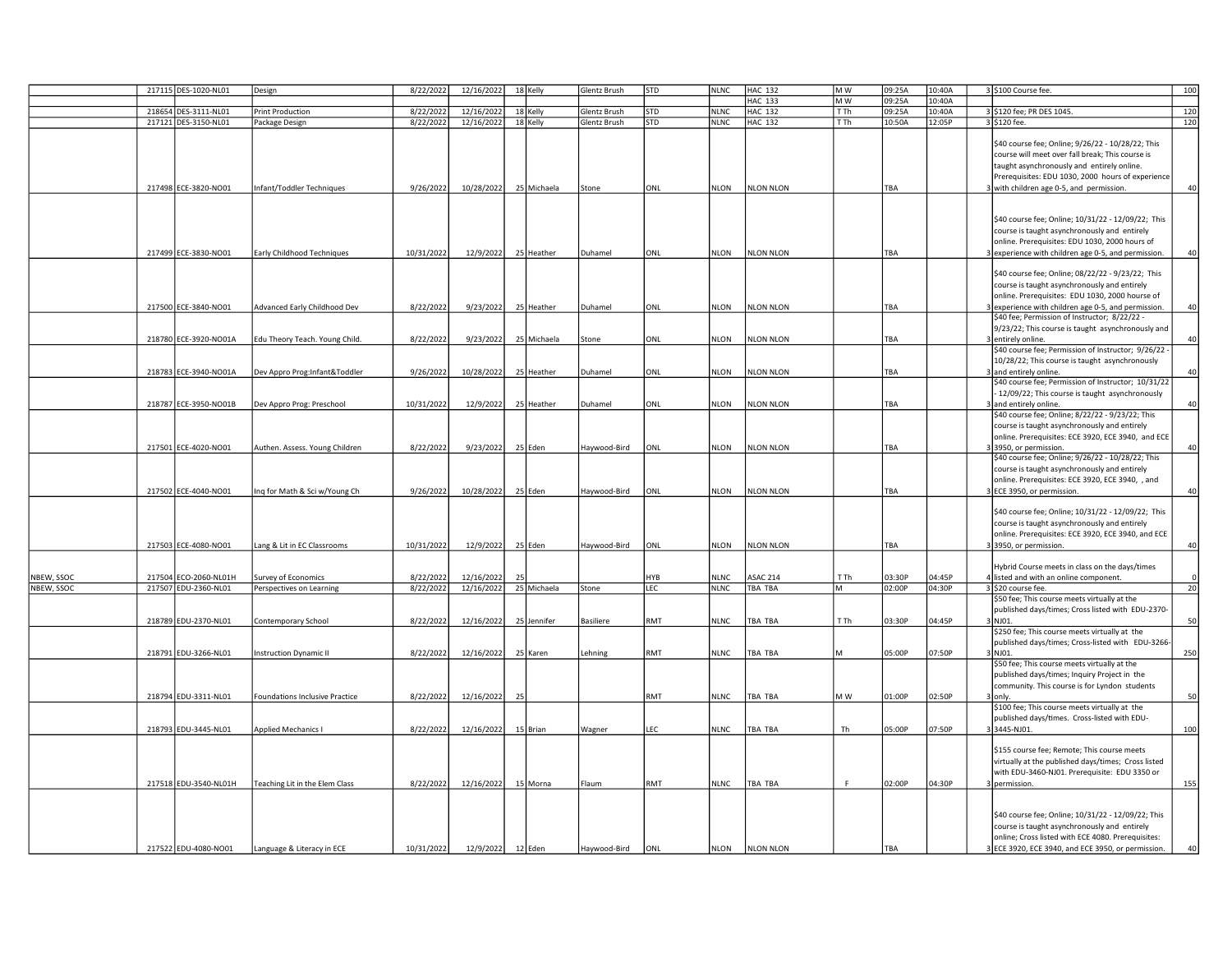|                   |                       |                               |            |            |                 |             |              |     |             |                           |               |                  |                  | \$25 course fee; Remote; This course meets virtually                                                  |             |
|-------------------|-----------------------|-------------------------------|------------|------------|-----------------|-------------|--------------|-----|-------------|---------------------------|---------------|------------------|------------------|-------------------------------------------------------------------------------------------------------|-------------|
|                   | 217525 EDU-4460-NL01  | Emotional & Behav Disab.      | 8/22/2022  | 12/16/2022 | 10 <sup>1</sup> |             |              | RMT |             | <b>TBA TBA</b>            |               | 05:00P           | 07:50P           | at the published days/times. Prerequisite: EDU-<br>4450 with a B- or better.                          | 25          |
|                   |                       |                               |            |            |                 |             |              |     | <b>NLNC</b> |                           |               |                  |                  |                                                                                                       |             |
|                   |                       |                               |            |            |                 |             |              |     |             |                           |               |                  |                  | \$250 course fee. Prerequisites: EDU 3750 and EDU                                                     |             |
|                   |                       |                               |            |            |                 |             |              |     |             |                           |               |                  |                  | 3825 with B- or better; acceptance to Elem Ed                                                         |             |
|                   | 217526 EDU-4475-NL01  | Teaching Apprenticeship       | 8/22/2022  | 12/16/2022 |                 | 5 Michaela  | Stone        | PRA | NLNC        | TBA TBA                   | <b>MTWThF</b> | 08:00A           | 11:50A           | 6 Major & permission                                                                                  | 250         |
|                   |                       |                               |            |            |                 |             |              |     |             | TBA TBA                   | F.            | 08:30A           | 11:30A           | \$50 course fee. Prerequisites: EDU-3540 & EDU-                                                       |             |
|                   |                       |                               |            |            |                 |             |              |     |             |                           |               |                  |                  | 4450 each withB- or better; There is a fieldwork                                                      |             |
|                   | 217527 EDU-4580-NL01  | <b>Reading Disabilities I</b> | 8/22/2022  | 12/16/2022 | 12              |             |              | LEC | <b>NLNC</b> | <b>LAC 412</b>            | Th            | 04:00P           | 06:45P           | component                                                                                             | 50          |
|                   |                       |                               |            |            |                 |             |              |     |             |                           |               |                  |                  | Course Fee \$10. First Half Course. Hybrid; meets in                                                  |             |
|                   | 217031 ENG-1035-NL01A | Found of Reading & Writing    | 8/22/2022  | 10/14/2022 |                 | 10 Debra    | Bailin       | HYB | <b>NLNC</b> | TBA TBA                   | Th            | 02:00P           | 03:15P           | person on TH and Zoom on T.                                                                           | 10          |
|                   |                       |                               |            |            |                 |             |              |     |             | TBA TBA                   |               | 02:00P           | 03:15P           |                                                                                                       |             |
|                   |                       |                               |            |            |                 |             |              |     |             |                           |               |                  |                  | Course Fee \$10. Second Half Course. Hybrid; meets                                                    |             |
|                   | 217032 ENG-1035-NL02B | Found of Reading & Writing    | 10/17/2022 | 12/16/2022 |                 | 10 Debra    | Bailin       | 4YB | NLNC        | TBA TBA                   | Th            | 02:00P           | 03:15P           | 1.5 in person on TH and Zoom on T.                                                                    | 10          |
|                   |                       |                               |            |            |                 |             |              |     |             | TBA TBA                   |               | 02:00P           | 03:15P           |                                                                                                       |             |
|                   |                       |                               |            |            |                 |             |              |     |             |                           |               |                  |                  | Course Fee \$10. This course meets face-to-face at                                                    |             |
|                   | 217033 ENG-1081-NL01  | Writing & Reading Strategies  | 8/22/2022  | 12/16/2022 |                 | 18 Kelly    | Colby        | LEC | NLNC        | LAC 413                   | M             | 09:25A           | 10:40A           | the published days/times.                                                                             | 10          |
|                   |                       |                               |            |            |                 |             |              |     |             | <b>LAC 408</b>            | W             | 09:25A           | 10:40A           |                                                                                                       |             |
|                   |                       |                               |            |            |                 |             |              |     |             |                           |               |                  |                  | Course Fee \$10. This course meets face-to-face at                                                    |             |
|                   | 217034 ENG-1081-NL03  | Writing & Reading Strategies  | 8/22/2022  | 12/16/2022 |                 | 18 Kelly    | Colby        | LEC | <b>NLNC</b> | AC 413                    | м             | 10:50A           | 12:05P           | the published days/times.                                                                             | 10          |
|                   |                       |                               |            |            |                 |             |              |     |             | <b>LAC 408</b>            | W             | 10:50A           | 12:05P           |                                                                                                       |             |
|                   |                       |                               |            |            |                 |             |              |     |             |                           |               |                  |                  | Course Fee \$10. HYB; This course is taught both in                                                   |             |
| SWEX              | 218614 ENG-1081-NL04H | Writing & Reading Strategies  | 8/22/2022  | 12/16/2022 |                 | 18 Debra    | Bailin       | HYB | NLNC        | LAC 408                   | Th            | 03:30P           | 04:45P           | 3 the classroom and asynchronously online.                                                            | 10          |
|                   |                       |                               |            |            |                 |             |              |     |             |                           |               |                  |                  | Course Fee \$10. This course meets face-to-face at                                                    |             |
|                   | 217038 ENG-1081-NL09  | Writing & Reading Strategies  | 8/22/2022  | 12/16/2022 |                 | 18 Kyle     | Van Der Laan | LEC | <b>NLNC</b> | <b>LAC 413</b>            | T Th          | 02:00P           | 03:15P           | 3 the published days/times.                                                                           | 10          |
|                   | 217039 ENG-1081-NL10  | Writing & Reading Strategies  | 8/22/2022  | 12/16/2022 |                 | 18 Kyle     | Van Der Laan | LEC | <b>NLNC</b> | <b>LAC 413</b>            | T Th          | 03:30P           | 04:45P           | Course Fee \$10. This course meets face-to-face at<br>the published days/times.                       | 10          |
|                   |                       |                               |            |            |                 |             |              |     |             |                           |               |                  |                  |                                                                                                       |             |
|                   |                       |                               |            |            |                 |             |              |     |             |                           |               |                  |                  | Course Fee \$10. HYB; This course is taught both in                                                   |             |
|                   | 217040 ENG-1081-NL13H | Writing & Reading Strategies  | 8/22/2022  | 12/16/2022 |                 | 18 Karen    | Haskins      | HYB | NLNC        | LAC 408                   | Th            | 09:25A           | 10:40A           | the classroom and asynchronously online.                                                              | 10          |
|                   |                       |                               |            |            |                 |             |              |     |             |                           |               |                  |                  |                                                                                                       |             |
|                   | 217041 ENG-1081-NL15H | Writing & Reading Strategies  | 8/22/2022  | 12/16/2022 |                 | 18 Karen    | Haskins      | HYB | NLNC        | <b>LAC 408</b>            | Th            | 10:50A           | 12:05P           | Course Fee \$10. HYB; This course is taught both in<br>the classroom and asynchronously online        | 10          |
|                   |                       |                               |            |            |                 |             |              |     |             |                           |               |                  |                  | Course Fee \$10. This course meets face-to-face at                                                    |             |
|                   | 217043 ENG-1082-NL01  | Academic Inquiry              | 8/22/2022  | 12/16/2022 |                 | 18 Andrea   | Luna         | LEC | NLNC        | <b>LAC 413</b>            | W             | 09:25A           | 10:40A           | the published days/times.                                                                             | 10          |
|                   |                       |                               |            |            |                 |             |              |     |             | <b>LAC 408</b>            | F.            | 09:25A           | 10:40A           |                                                                                                       |             |
|                   |                       |                               |            |            |                 |             |              |     |             |                           |               |                  |                  | Course Fee \$10. This course meets face-to-face at                                                    |             |
|                   | 217044 ENG-1082-NL04  | Academic Inquiry              | 8/22/2022  | 12/16/2022 |                 | 18 Andrea   | Luna         | EC. | <b>NLNC</b> | LAC 413<br><b>LAC 408</b> | W             | 10:50A<br>10:50A | 12:05P<br>12:05P | the published days/times.                                                                             | 10          |
|                   |                       |                               |            |            |                 |             |              |     |             |                           | F             |                  |                  | This course meets face-to-face at the published                                                       |             |
| SAES, NDVW        | 217047 ENG-1310-NL01  | Intro to Literature           | 8/22/2022  | 12/16/2022 |                 | 25 Kristi   | Castleberry  | LEC | NLNC        | <b>VAIL 451</b>           | T Th          | 09:25A           | 10:40A           | days/times.                                                                                           | $\Omega$    |
|                   |                       |                               |            |            |                 |             |              |     |             |                           |               |                  |                  |                                                                                                       |             |
|                   |                       |                               |            |            |                 |             |              |     |             |                           |               |                  |                  | This course is taught asynchronously and entirely                                                     |             |
|                   | 218903 ENG-2031-NO02  | History & Art of Publishing   | 8/22/2022  | 12/16/2022 |                 | 8 Elizabeth | Powell       | ONL | NLON        | <b>NLON NLON</b>          |               | TBA              |                  | online; Cross-listed with ENG-3032-NO01 and ENG<br>2031-NO01 and ENG-2031-NO03C                       | $\Omega$    |
|                   |                       |                               |            |            |                 |             |              |     |             |                           |               |                  |                  | This course meets virtually at the published                                                          |             |
|                   |                       |                               |            |            |                 |             |              |     |             |                           |               |                  |                  | days/times; Cross-listed with ENG-2101-NJ01 &                                                         |             |
| NCRW, SAES        | 218905 ENG-2101-NL01  | <b>Creative Writing</b>       | 8/22/2022  | 12/16/2022 |                 | 8 Elizabeth | Powell       | RMT | NLNC        | TBA TBA                   | T Th          | 09:25A           | 10:40A           | ENG-2101-C01                                                                                          |             |
|                   |                       |                               |            |            |                 |             |              |     |             |                           |               |                  |                  | This course meets face-to-face at the published                                                       |             |
| <b>SAES, NCRW</b> | 217048 ENG-2130-NL01  | <b>Writing Poetry</b>         | 8/22/2022  | 12/16/2022 |                 | 20 Andrea   | Luna         | LEC | <b>NLNC</b> | <b>VAIL 451</b>           | T Th          | 02:00P           | 03:15P           | days/times.<br>This course meets virtually at the published                                           |             |
|                   |                       |                               |            |            |                 |             |              |     |             |                           |               |                  |                  | days/times. Cross-listed with ENG-2250-NJ02 &                                                         |             |
| NDVW, SCUL        | 217049 ENG-2250-NL02  | <b>Critical Approaches</b>    | 8/22/2022  | 12/16/2022 |                 | 10 Kristi   | Castleberry  | RMT | <b>NLNC</b> | TBA TBA                   | M W           | 03:30P           | 04:45P           | ENG-2130-C02.                                                                                         | $\Omega$    |
|                   |                       |                               |            |            |                 |             |              |     |             |                           |               |                  |                  | The course meets virtually at the published                                                           |             |
|                   |                       |                               |            |            |                 |             |              |     |             |                           |               |                  |                  | days/times. Cross-listed with ENG-2321-NJ01 and                                                       |             |
|                   | 218907 ENG-2321-NL01  | American Lit I                | 8/22/2022  | 12/16/2022 |                 | 8 Daniel    | Towner       | RMT | <b>NLNC</b> | TBA TBA                   | T Th          | 02:00P           | 03:15P           | ENG-2321-C01                                                                                          | $\Omega$    |
|                   |                       |                               |            |            |                 |             |              |     |             |                           |               |                  |                  | This course is taught asynchronously and entirely<br>online; Cross-listed with ENG-3032-NO01 and ENG- |             |
|                   | 219022 ENG-3032-NO02  | Lit Publishing in 21st Cent   | 8/22/2022  | 12/16/2022 |                 | 7 Elizabeth | Powell       | ONL | NLON        | <b>NLON NLON</b>          |               | TBA              |                  | 3032-C01                                                                                              | $\mathbf 0$ |
|                   |                       |                               |            |            |                 |             |              |     |             |                           |               |                  |                  | This course meets virtually at the published                                                          |             |
|                   |                       |                               |            |            |                 |             |              |     |             |                           |               |                  |                  | days/times; Cross-listed with ENG-3120-NJ01 &                                                         |             |
|                   | 219032 ENG-3120-NL01  | Poetry Workshop               | 8/22/2022  | 12/16/2022 |                 | 7 Elizabeth | Powell       | RMT | NLNC        | TBA TBA                   | T Th          | 02:00P           | 03:15P           | ENG-3120-C01<br>This course meets virtually at the published                                          | $\Omega$    |
|                   |                       |                               |            |            |                 |             |              |     |             |                           |               |                  |                  | days/times. Cross-listed with ENG-3385-NJ01 &                                                         |             |
| NDVW, NCCSE, SCUL | 217054 ENG-3385-NL01  | <b>Time Travel</b>            | 8/22/2022  | 12/16/2022 |                 | 10 Kristi   | Castleberry  | RMT | <b>NLNC</b> | TBA TBA                   |               | 02:00P           | 04:30P           | 3 ENG-3385-C01.                                                                                       |             |
|                   |                       |                               |            |            |                 |             |              |     |             |                           |               |                  |                  |                                                                                                       |             |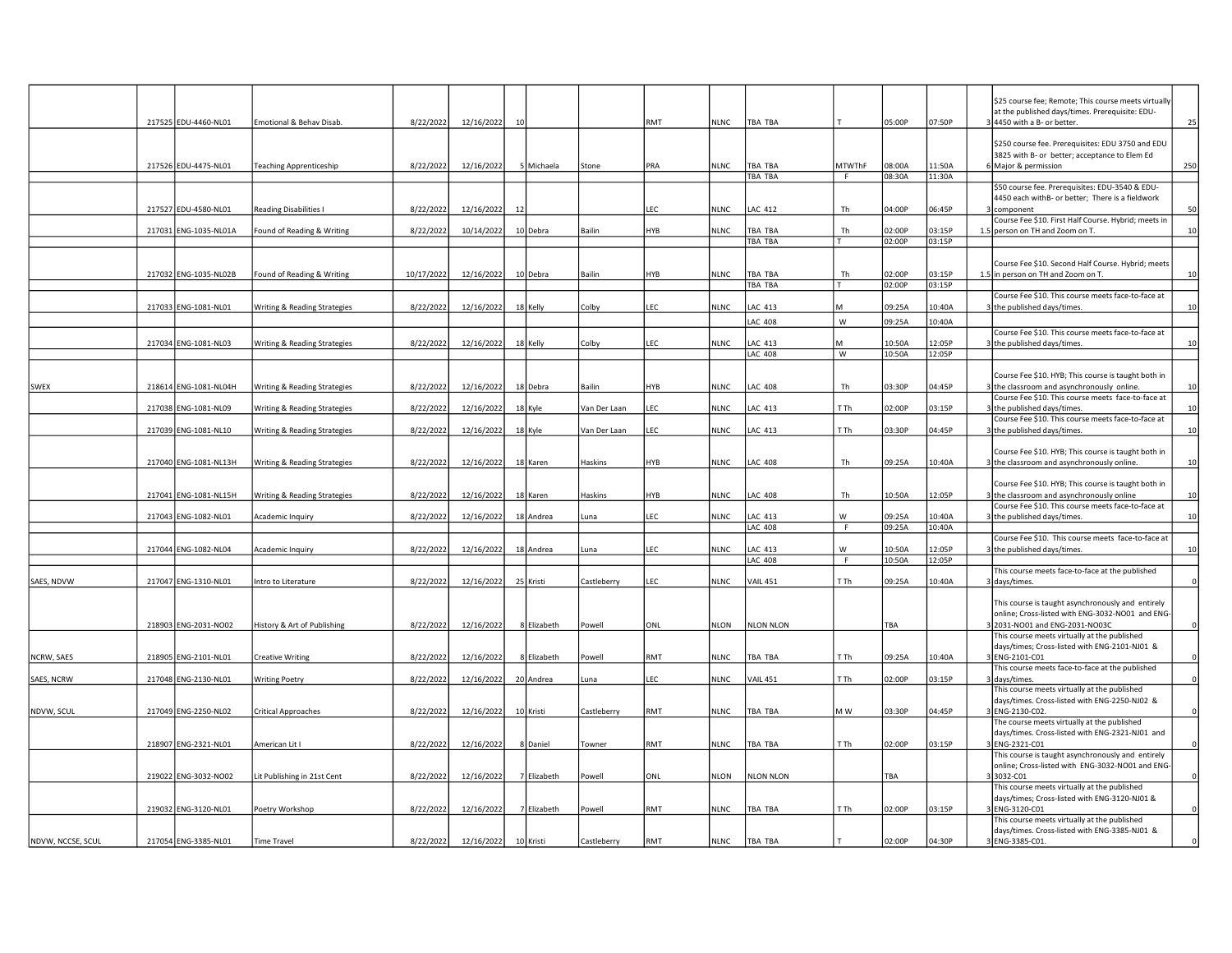|                         |                                              |                                                    |                        |                          |                                    |              |           |            |                            |                 |      |        |        | The course meets virtually at the published                                                        |                |
|-------------------------|----------------------------------------------|----------------------------------------------------|------------------------|--------------------------|------------------------------------|--------------|-----------|------------|----------------------------|-----------------|------|--------|--------|----------------------------------------------------------------------------------------------------|----------------|
|                         |                                              |                                                    |                        |                          |                                    |              |           |            |                            |                 |      |        |        | days/times; Cross-listed with ENG-3480-NJ01 &                                                      |                |
|                         | 218933 ENG-3480-NL01                         | Modern Lit                                         | 8/22/2022              | 12/16/2022               |                                    | 8 Daniel     | Towner    | RMT        | <b>NLNC</b>                | TBA TBA         | T Th | 10:50A | 12:05P | ENG-3480-C01                                                                                       | $\overline{0}$ |
| SSCI, NNPW              | 217057 ENG-4910-NL01<br>217606 ENV-1080-NE01 | Senior Portfolio<br>Intro to Environmental Science | 8/22/2022<br>8/22/2022 | 12/16/2022<br>12/16/2022 | 10 <sup>1</sup><br>18 <sup>1</sup> |              |           | PRA<br>LEC | <b>NLNC</b><br><b>NLOF</b> | TBA TBA         |      | TBA    |        | 3 By Permission.<br>4 LLC Section @ LI.                                                            | $\overline{0}$ |
|                         |                                              |                                                    |                        |                          |                                    |              |           |            |                            |                 |      |        |        | Course Fee \$75; This course meets face-to-face at                                                 |                |
| SSCI, NNPW              | 217607 ENV-1080-NL01                         | Intro to Environmental Science                     | 8/22/2022              | 12/16/2022               | 16                                 |              |           | LEC        | NLNC                       | <b>ACT S116</b> | M W  | 10:50A | 12:05P | the published days/times                                                                           | 75             |
|                         |                                              |                                                    |                        |                          |                                    |              |           |            |                            | <b>ACT S116</b> | W    | 01:00P | 02:50P |                                                                                                    |                |
|                         |                                              |                                                    |                        |                          |                                    |              |           |            |                            |                 |      |        |        |                                                                                                    |                |
|                         |                                              |                                                    |                        |                          |                                    |              |           |            |                            |                 |      |        |        | \$75 fee; This course meets face-to-face at the                                                    |                |
|                         |                                              |                                                    |                        |                          |                                    |              |           |            |                            |                 |      |        |        | published days/times but also allows students to                                                   |                |
|                         |                                              |                                                    |                        |                          |                                    |              |           |            |                            |                 |      |        |        | join the class virtually; Cross-listed with ENV-3310-                                              |                |
|                         | 219065 ENV-3310-NL01                         | Applications in GIS                                | 8/22/2022              | 12/16/2022               |                                    | 8 Kevin      | Johnston  | SYN        | <b>NLNC</b>                | <b>ASAC 206</b> | T Th | 08:00A | 09:50A | 4 NJ 01                                                                                            | 75             |
|                         |                                              |                                                    |                        |                          |                                    |              |           |            |                            |                 |      |        |        |                                                                                                    |                |
|                         |                                              |                                                    |                        |                          |                                    |              |           |            |                            |                 |      |        |        | Course Fee \$20. Cinema Production majors only;                                                    |                |
|                         |                                              |                                                    |                        |                          |                                    |              |           |            |                            |                 |      |        |        | This course meets face-to-face at the published                                                    |                |
| NDVW, SCUL              | 218853 FLM-1055-NL01                         | Film Analysis and Appreciation                     | 8/22/2022              | 12/16/2022               |                                    | 5 David      | Johnston  | LEC        | NLNC                       | ACT T202        | M W  | 02:00P | 03:15P | days/times; Crossed with FLM-1055-NL02                                                             | 20             |
|                         |                                              |                                                    |                        |                          |                                    |              |           |            |                            |                 |      |        |        | Course Fee \$20. This course meets face-to-face at                                                 |                |
|                         |                                              |                                                    |                        |                          |                                    |              |           |            |                            |                 |      |        |        | the published days/times; Crossed with FLM 1055                                                    |                |
| NDVW, SCUL              | 218869 FLM-1055-NL02                         | Film Analysis and Appreciation                     | 8/22/2022              | 12/16/2022               |                                    | 20 David     | Johnston  | LEC        | <b>NLNC</b>                | <b>ACT T202</b> | M W  | 02:00P | 03:15P | 8 NLO1                                                                                             | 20             |
|                         |                                              |                                                    |                        |                          |                                    |              |           |            |                            |                 |      |        |        |                                                                                                    |                |
|                         |                                              |                                                    |                        |                          |                                    |              |           |            |                            |                 |      |        |        | Course Fee \$20; This course meets virtually at the                                                |                |
|                         | 218719 FLM-3610-NL01                         | Horror Movies                                      | 8/22/2022              | 12/16/2022               |                                    |              | Johnston  | RMT        | NLNC                       | <b>TBA TBA</b>  | T Th | 06:00P | 07:15P | published days/times. Cross-listed with FLM-3610-<br>NJ01 and FLM-3610-C01                         | 20             |
| NDVW, SCUL              |                                              |                                                    |                        |                          |                                    | 10 David     |           |            |                            |                 |      |        |        | SYN; this course meets face-to-face at the                                                         |                |
|                         |                                              |                                                    |                        |                          |                                    |              |           |            |                            |                 |      |        |        | published days/times but also allows students to                                                   |                |
| NBEW, NCCSE, SSOC       | 217122 GEO-1010-NL01                         | ntro to Geography                                  | 8/22/2022              | 12/16/2022               |                                    | 12 Alexandre | Strokanov | SYN        | <b>NLNC</b>                | <b>ASAC 309</b> | l M  | 08:00A | 09:15A | join the class virtually                                                                           | $\Omega$       |
|                         |                                              |                                                    |                        |                          |                                    |              |           |            |                            |                 |      |        |        | \$75 fee; Must also take GEY-1111L-NL01. This                                                      |                |
|                         |                                              |                                                    |                        |                          |                                    |              |           |            |                            |                 |      |        |        | course meets face-to-face at the published                                                         |                |
| NCCSE, NNPW, SSCI       | 217615 GEY-1111-NL02                         | Geology I                                          | 8/22/2022              | 12/16/2022               | 24                                 |              |           | EC.        | <b>NLNC</b>                | <b>ACT S116</b> | W F  | 09:25A | 10:40A | I days/times.                                                                                      | 75             |
|                         |                                              |                                                    |                        |                          |                                    |              |           |            |                            |                 |      |        |        |                                                                                                    |                |
|                         |                                              |                                                    |                        |                          |                                    |              |           |            |                            |                 |      |        |        | Must Also Take GEY-1111-NL02; This course meets                                                    |                |
|                         | 219063 GEY-1111L-NL01                        | Geology I Lab                                      | 8/22/2022              | 12/16/2022               | 18                                 |              |           | AB         | <b>NLNC</b>                | <b>ACT S116</b> | F    | 01:00P | 02:50P | Iface-to-face at the published days/times.                                                         | $\Omega$       |
|                         |                                              |                                                    |                        |                          |                                    |              |           |            |                            |                 |      |        |        | SYN; this course meets face-to-face at the                                                         |                |
|                         |                                              |                                                    |                        |                          |                                    |              |           |            |                            |                 |      |        |        | published days/times but also allows students to                                                   |                |
| NDVW, SCUL, SSOC        | 217124 HIS-1111-NL02                         | World Hist I                                       | 8/22/2022              | 12/16/2022               |                                    | 25 Alexandre | Strokanov | SYN        | NLNC                       | <b>ASAC 309</b> | T Th | 08:00A | 09:15A | join the class virtually                                                                           |                |
|                         |                                              |                                                    |                        |                          |                                    |              |           |            |                            |                 |      |        |        | LEC; this course meets face-to-face at the                                                         |                |
| SCUL, NDVW              | 217125 HIS-1211-NL02                         | American History I                                 | 8/22/2022              | 12/16/2022               |                                    | 25 Paul      | Searls    | LEC        | NLNC                       | <b>VAIL 412</b> | MW   | 10:50A | 12:05P | published days/times.                                                                              | $\Omega$       |
|                         |                                              |                                                    |                        |                          |                                    |              |           |            |                            |                 |      |        |        | SYN; this course meets face-to-face at the                                                         |                |
|                         |                                              |                                                    |                        |                          |                                    |              |           |            |                            |                 |      |        |        | published days/times but also allows students to                                                   |                |
|                         |                                              |                                                    |                        |                          |                                    |              |           |            |                            |                 |      |        |        | join the class virtually; PR: Complete ENG-1043,                                                   |                |
|                         |                                              |                                                    |                        |                          |                                    |              |           |            |                            |                 |      |        |        | ENG-1061, ENG-1061. ENG-1071, ENG-1072, PLE-                                                       |                |
|                         |                                              |                                                    |                        |                          |                                    |              |           |            |                            |                 |      |        |        | 0003, PLE-0004, or ENG-2270. Must be taken                                                         |                |
| NDVW, SCUL, SSOC, NCCSE | 217127 HIS-3056-NL01                         | Race in America                                    | 8/22/2022              | 12/16/2022               |                                    | 25 Paul      | Searls    | SYN        | <b>NLNC</b>                | <b>VAIL 412</b> | T Th | 02:00P | 03:15P | either prior to or at the same time as this course.                                                |                |
|                         |                                              |                                                    |                        |                          |                                    |              |           |            |                            |                 |      |        |        |                                                                                                    |                |
|                         |                                              |                                                    |                        |                          |                                    |              |           |            |                            |                 |      |        |        | This course meets face-to-face at the published                                                    |                |
|                         |                                              |                                                    |                        |                          |                                    |              |           |            |                            |                 |      |        |        | days/times but also allows students to join the                                                    |                |
| NDVW, SCUL              | 218880 HIS-3155-NL01                         | Sports in American History                         | 8/22/2022              | 12/16/2022               |                                    | 25 Paul      | Searls    | SYN        | NLNC                       | <b>LAC 413</b>  | T Th | 10:50A | 12:05P | class virtually.                                                                                   |                |
|                         |                                              |                                                    |                        |                          |                                    |              |           |            |                            |                 |      |        |        |                                                                                                    |                |
|                         |                                              |                                                    |                        |                          |                                    |              |           |            |                            |                 |      |        |        | SYN; this course meets face-to-face at the                                                         |                |
|                         |                                              |                                                    |                        |                          |                                    |              |           |            |                            |                 |      |        |        | published days/times but also allows students to                                                   |                |
| NDVW, SCUL              | 217128 HIS-3330-NL01                         | uro Since 1914                                     | 8/22/2022              | 12/16/2022               |                                    | 25 Alexandre | Strokanov | SYN        | NLNC                       | <b>ASAC 309</b> | T Th | 09:25A | 10:40A | join the class virtually; Sophomore standing                                                       |                |
|                         | 217130 HIS-5710-NL01                         | IS:ST: World Hist before 1500                      | 8/22/2022              | 12/16/2022               |                                    | 12 Alexandre | Strokanov | INS        | NLNC                       | TBA TBA         |      | TBA    |        | 3 Independent study. Graduate (MALS)                                                               | $\overline{0}$ |
|                         |                                              |                                                    |                        |                          |                                    |              |           |            |                            |                 |      |        |        | Junior standing and completion of GECC math;                                                       |                |
|                         |                                              |                                                    |                        |                          |                                    |              |           |            |                            |                 |      |        |        |                                                                                                    |                |
|                         |                                              |                                                    |                        |                          |                                    |              |           |            |                            |                 |      |        |        | This course is offered in person at Johnson, but<br>can be also accessed synchronously via Zoom or |                |
|                         |                                              |                                                    |                        |                          |                                    |              |           |            |                            |                 |      |        |        | asynchronously online; Cross-listed with INT-3150-                                                 |                |
| NCRW, SAES              | 218622 INT-3150-NL01                         | Godel /Escher /Bach                                | 8/22/2022              | 12/16/2022               |                                    | 6 Gregory    | Petrics   | RMT        | NLNC                       | TBA TBA         | T Th | 02:00P | 03:15P | 3 NJ01                                                                                             | $\Omega$       |
|                         | 218386 JOU-2140-NL01                         | News Writing                                       | 8/22/2022              | 12/16/2022               |                                    | 12 Timothy   | Lewis     | LEC        | <b>NLNC</b>                | TBA TBA         | M W  | 10:50A | 12:05P | 3 \$125 course fee                                                                                 | 125            |
|                         | 217637 JOU-2815-NL01                         | Newsroom Practicum I                               | 8/22/2022              | 12/16/2022               |                                    | 18 Timothy   | Lewis     | LEC        | <b>NLNC</b>                | LAC 411         | T    | 08:00A | 09:15A | 4 \$400 Course Fee.                                                                                | 400            |
|                         | 217638 JOU-2840-NL01                         | Prof Commun. in Media I                            | 8/22/2022              | 12/16/2022               |                                    | 18 Lauren    | Maloney   | LEC        | NLNC                       | TBA TBA         | Sa   | TBA    |        | 3 Course Fee \$125. BDJ/EJA Majors only.                                                           | 125            |
|                         |                                              |                                                    |                        |                          |                                    |              |           |            |                            |                 |      |        |        | ATM Students Only. Course Fee \$125. Crossed with                                                  |                |
|                         | 217639 JOU-2843-NL01                         | Practical Presentation I-ATM                       | 8/22/2022              | 12/16/2022               |                                    | 15 Daniel    | Dowling   | PRA        | <b>NLNC</b>                | <b>ACT T201</b> | T Th | 10:00A | 12:00P | 3 JJOU 3222.                                                                                       | 125            |
|                         |                                              |                                                    |                        |                          |                                    |              |           |            |                            |                 |      |        |        | Course Fee \$125. ATM Majors Only. Crossed with                                                    |                |
|                         | 217640 JOU-3222-NL01                         | Practical Presentation II-ATM                      | 8/22/2022              | 12/16/2022               |                                    | 15 Daniel    | Dowling   | PRA        | NLNC                       | <b>ACT T201</b> | T Th | 10:00A | 12:00P | JOU 2843.                                                                                          | 125            |
|                         |                                              |                                                    |                        |                          |                                    |              |           |            |                            |                 |      |        |        | Course Fee \$125. By Permission. BDJ/EJA Majors                                                    |                |
|                         | 217641 JOU-3240-NL01                         | Prof. Commun. in Media II                          | 8/22/2022              | 12/16/2022               |                                    | 18 Lauren    | Maloney   | LEC        | <b>NLNC</b>                | TBA TBA         |      | TBA    |        | 3 Only.                                                                                            | 125            |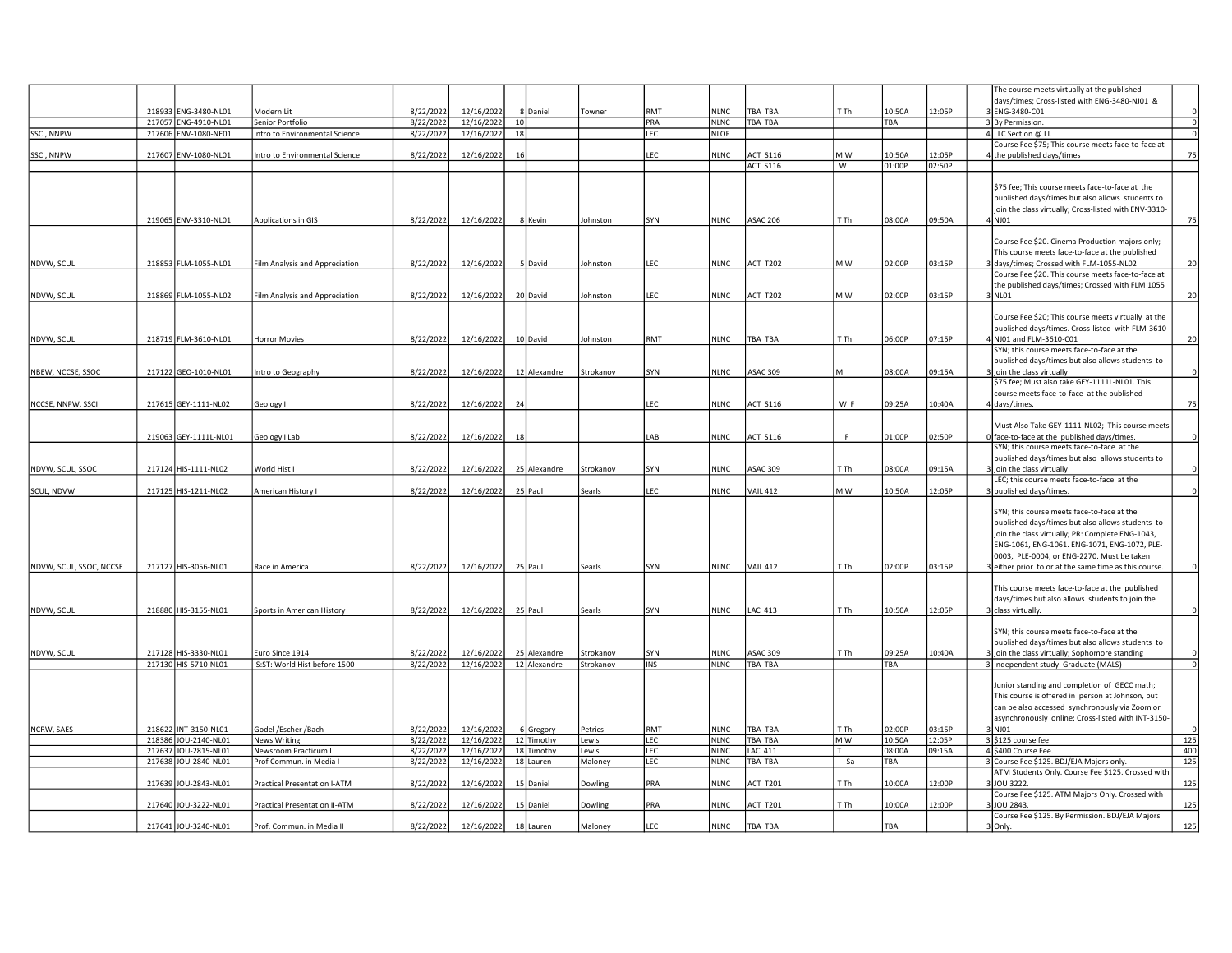|            |                       |                                       |           |            |    |                |           |            |             |                 |      |        |        | Course Fee \$750. Tues @ 8:00 am in LAC 411 -      |          |
|------------|-----------------------|---------------------------------------|-----------|------------|----|----------------|-----------|------------|-------------|-----------------|------|--------|--------|----------------------------------------------------|----------|
|            |                       |                                       |           |            |    |                |           |            |             |                 |      |        |        | Editorial. MW @ 8:00 am in ACT 208 - Everyone      |          |
|            |                       |                                       |           |            |    |                |           |            |             |                 |      |        |        | NewsLINC. Thurs. @ 8:30am in ACT 207 -             |          |
|            | 217642 JOU-3815-NL01  | Newsroom Practicum II                 | 8/22/2022 | 12/16/2022 |    | 20 Meaghan     | Meachem   | PRA        | <b>NLNC</b> | LAC 411         |      | 08:00A | 09:15A | Photographer meeting.                              | 750      |
|            |                       |                                       |           |            |    |                |           |            |             |                 |      |        |        |                                                    |          |
|            |                       |                                       |           |            |    |                |           |            |             | <b>ACT 208</b>  | M W  | 08:00A | 09:15A |                                                    |          |
|            | 217643 JOU-4020-NL01  | IS: Issues & Ethics in Media          | 8/22/2022 | 12/16/2022 |    | 15 Timothy     | Lewis     | <b>INS</b> | <b>NLNC</b> | <b>LAC 414</b>  | T Th | 10:00A | 11:15A | 3 Course Fee \$125.                                | 125      |
|            | 217644 JOU-4220-NL01  | IS: Directing                         | 8/22/2022 | 12/16/2022 |    | 5 Kerri        | Nelson    | INS        | <b>NLNC</b> | <b>TBA TBA</b>  |      | TBA    |        | 3 \$250 fee; PR: JOU-4125 By permission.           | 250      |
|            | 217645 JOU-4550-NL01  | Adv Prof Commun. in the Media         | 8/22/2022 | 12/16/2022 |    | 15 Lauren      | Maloney   | LEC        | <b>NLNC</b> | TBA TBA         | Sa   | TBA    |        | 1 Course Fee \$125.                                | 125      |
|            |                       |                                       |           |            |    |                |           |            |             |                 |      |        |        |                                                    |          |
|            |                       |                                       |           |            |    |                |           |            |             |                 |      |        |        | Course Fee \$750. Mon @ 6pm: Editor/Photog         |          |
|            |                       |                                       |           |            |    |                |           |            |             |                 |      |        |        |                                                    |          |
|            | 217646 JOU-4815-NL01  | Newsroom Practicum III                | 8/22/2022 | 12/16/2022 |    | 18 Meaghan     | Meachem   | PRA        | <b>NLNC</b> | <b>ACT 210</b>  |      | 11:00A | 11:50A | Meetings Mon @ 11:00 am: Wed Producing for all     | 750      |
|            |                       |                                       |           |            |    |                |           |            |             | <b>ACT 212</b>  | lм   | 06:00P | 07:15P |                                                    |          |
|            | 217647 JOU-4816-NL02  | Advanced Newsroom Pract. III          | 8/22/2022 | 12/16/2022 |    | 15 Meaghan     | Meachem   | PRA        | <b>NLNC</b> | <b>ACT 208</b>  | lм   | TBA    |        | 3 Course Fee \$350. By Permission.                 | 350      |
|            |                       |                                       |           |            |    |                |           |            |             |                 |      |        |        | This course meets face-to-face at the published    |          |
|            | 217132 MAT-0010-NL01  | <b>Basic Math Review</b>              | 8/22/2022 | 12/16/2022 |    | 25 Daniel      | Daley     | EC.        | <b>NLNC</b> | <b>VAIL 450</b> | lм   | 09:00A | 09:50A | 1 days/times.                                      |          |
|            |                       |                                       |           |            |    |                |           |            |             |                 |      |        |        |                                                    |          |
|            |                       |                                       |           |            |    |                |           |            |             |                 |      |        |        |                                                    |          |
|            |                       |                                       |           |            |    |                |           |            |             |                 |      |        |        | This course is taught both in the classroom or by  |          |
|            |                       |                                       |           |            |    |                |           |            |             |                 |      |        |        | zoom during meeting time (student choice) and      |          |
|            | 217133 MAT-1011-NL02H | <b>Basic Quantitative Reasoning</b>   | 8/22/2022 | 12/16/2022 |    | 20 Pauline     | Dwyer     | HYB        | <b>NLNC</b> | <b>ASAC 106</b> | lм   | 02:00P | 03:15P | asynchronously online.                             |          |
|            |                       |                                       |           |            |    |                |           |            |             |                 |      |        |        |                                                    |          |
|            |                       |                                       |           |            |    |                |           |            |             |                 |      |        |        | This course meets face-to-face at the published    |          |
|            |                       |                                       |           |            |    |                |           |            |             |                 |      |        |        |                                                    |          |
|            |                       |                                       |           |            |    |                |           |            |             |                 |      |        |        | days/times; Credit hours do not count as General   |          |
|            |                       |                                       |           |            |    |                |           |            |             |                 |      |        |        | Education math credits but do confer elective      |          |
|            | 217137 MAT-1015-NL02  | <b>Basic Algebra</b>                  | 8/22/2022 | 12/16/2022 |    | 20 Daniel      | Daley     | LEC        | <b>NLNC</b> | <b>VAIL 450</b> | M W  | 10:50A | 12:05P | credits towards graduation.                        |          |
|            |                       |                                       |           |            |    |                |           |            |             |                 |      |        |        | This course meets face-to-face at the published    |          |
| SMAT, NMCW | 217141 MAT-1020-NL04  | Intermediate Algebra                  | 8/22/2022 | 12/16/2022 |    | 25 Timothy     | Ulrich    | EC         | <b>NLNC</b> | <b>VAIL 450</b> | T Th | 03:30P | 04:45P | days/times.                                        |          |
|            |                       |                                       |           |            |    |                |           |            |             |                 |      |        |        |                                                    |          |
|            |                       |                                       |           |            |    |                |           |            |             |                 |      |        |        | This course meets face-to-face at the published    |          |
| NMCW, SMAT | 217143 MAT-1060-NL01  | Prob Solving With Math                | 8/22/2022 | 12/16/2022 |    | 20 Daniel      | Daley     | EC.        | <b>NLNC</b> | <b>VAIL 451</b> | M W  | 02:00P | 03:15P | days/times.                                        |          |
|            |                       |                                       |           |            |    |                |           |            |             |                 |      |        |        |                                                    |          |
|            |                       |                                       |           |            |    |                |           |            |             |                 |      |        |        | \$30 fee; Freshman only; This course is offered in |          |
|            |                       |                                       |           |            |    |                |           |            |             |                 |      |        |        | person at Johnson, but can also accessed           |          |
|            |                       |                                       |           |            |    |                |           |            |             |                 |      |        |        | synchronously via Zoom or asynchronously online;   |          |
|            |                       |                                       |           |            |    |                |           |            |             |                 |      |        |        |                                                    |          |
| SFYS, NFYS | 218690 MAT-1095-NL01  | FYS: Visual Display Quant Info        | 8/22/2022 | 12/16/2022 |    | 9 Gregory      | Petrics   | RMT        | <b>NLNC</b> | TBA TBA         | T Th | 10:50A | 12:05P | Cross-listed with MAT-1095-NJ01                    | 30       |
|            |                       |                                       |           |            |    |                |           |            |             |                 |      |        |        | This course meets face-to-face at the published    |          |
| NMCW, SMAT | 217150 MAT-1221-NL01  | Finite Math                           | 8/22/2022 | 12/16/2022 |    | 25 Michaela    | Stone     | EC.        | <b>NLNC</b> | <b>VAIL 403</b> | M W  | 10:50A | 12:05P | days/times.                                        |          |
|            |                       |                                       |           |            |    |                |           |            |             |                 |      |        |        |                                                    |          |
|            |                       |                                       |           |            |    |                |           |            |             |                 |      |        |        | \$68 fee; This course is offered in person at      |          |
|            |                       |                                       |           |            |    |                |           |            |             |                 |      |        |        |                                                    |          |
|            |                       |                                       |           |            |    |                |           |            |             |                 |      |        |        | Johnson, but can also accessed synchronously via   |          |
|            |                       |                                       |           |            |    |                |           |            |             |                 |      |        |        | Zoom or asynchronously online; Cross-listed with   |          |
| NMCW, SMAT | 217152 MAT-1410-NL01  | Pre-Calculus                          | 8/22/2022 | 12/16/2022 |    | 12 Julie       | Theoret   | SYN        | <b>NLNC</b> | ASAC 309        | MWF  | 10:50A | 12:05P | MAT-1410-NJ01                                      | 68       |
|            |                       |                                       |           |            |    |                |           |            |             |                 |      |        |        |                                                    |          |
|            |                       |                                       |           |            |    |                |           |            |             |                 |      |        |        | This course is offered in person at Johnson, but   |          |
|            |                       |                                       |           |            |    |                |           |            |             |                 |      |        |        |                                                    |          |
|            |                       |                                       |           |            |    |                |           |            |             |                 |      |        |        | can also accessed synchronously via Zoom or        |          |
|            |                       |                                       |           |            |    |                |           |            |             |                 |      |        |        | asynchronously online; Cross-listed with MAT-      |          |
| NMCW, SMAT | 217154 MAT-1531-NL01  | Calculus I                            | 8/22/2022 | 12/16/2022 |    | 12 Christopher | Aubuchon  | RMT        | <b>NLNC</b> | TBA TBA         | MWF  | 08:00A | 09:15A | 1532-NJ01                                          |          |
|            |                       |                                       |           |            |    |                |           |            |             |                 |      |        |        | This course meets face-to-face at the published    |          |
| NMCW, SMAT | 217159 MAT-2021-NL01  | Statistics I                          | 8/22/2022 | 12/16/2022 |    | 23 Alan        | Giese     | <b>EC</b>  | <b>NLNC</b> | <b>VAIL 449</b> | T Th | 09:25A | 10:40A | days/times.                                        |          |
|            |                       |                                       |           |            |    |                |           |            |             |                 |      |        |        | This course meets face-to-face at the published    |          |
| NMCW, SMAT | 217160 MAT-2021-NL03  | Statistics I                          | 8/22/2022 | 12/16/2022 |    | 20 Daniel      | Daley     | <b>EC</b>  | <b>NLNC</b> | <b>VAIL 449</b> | T Th | 02:00P | 03:15P | days/times.                                        |          |
|            |                       |                                       |           |            |    |                |           |            |             |                 |      |        |        |                                                    |          |
|            |                       |                                       |           |            |    |                |           |            |             |                 |      |        |        |                                                    |          |
|            |                       |                                       |           |            |    |                |           |            |             |                 |      |        |        | This course is offered in person at Johnson, but   |          |
|            |                       |                                       |           |            |    |                |           |            |             |                 |      |        |        | can also accessed synchronously via Zoom or        |          |
|            |                       |                                       |           |            |    |                |           |            |             |                 |      |        |        | asynchronously online; Cross-listed with MAT-      |          |
|            | 217162 MAT-2532-NL01  | Calculus II                           | 8/22/2022 | 12/16/2022 |    | 8 Christopher  | Aubuchon  | RMT        | <b>NLNC</b> | TBA TBA         | MWF  | 09:25A | 10:40A | 4 2532-NL01 and MAT-2532-C01                       | 0        |
|            |                       |                                       |           |            |    |                |           |            |             |                 |      |        |        |                                                    |          |
|            |                       |                                       |           |            |    |                |           |            |             |                 |      |        |        | This course meets face-to-face at the published    |          |
|            | 217163 MAT-2544-NL01  | Vector Calculus                       | 8/22/2022 | 12/16/2022 | 15 |                |           | .EC        | <b>NLNC</b> | TBA TBA         |      | TBA    |        | 1 days/times.                                      | $\Omega$ |
|            |                       |                                       |           |            |    |                |           |            |             |                 |      |        |        | By permission; This course meets face-to-face at   |          |
|            | 217165 MAT-2820-NL01  | <b>Mathematics Tutoring Practicum</b> | 8/22/2022 | 12/16/2022 | 10 |                |           | EC.        | <b>NLNC</b> | TBA TBA         |      | TBA    |        | the published days/times.                          |          |
|            |                       |                                       |           |            |    |                |           |            |             |                 |      |        |        |                                                    |          |
|            |                       |                                       |           |            |    |                |           |            |             |                 |      |        |        | This course meets virtually at the published       |          |
|            |                       |                                       |           |            |    |                |           |            |             |                 |      |        |        |                                                    |          |
|            | 217168 MAT-3210-NL01  | Linear Algebra                        | 8/22/2022 | 12/16/2022 |    | 8 Susan        | Generazzo | RMT        | <b>NLNC</b> | <b>TBA TBA</b>  | T Th | 10:00A | 11:15A | 3 days/times; Cross-listed with MAT-3210-NJ01      | $\Omega$ |
|            |                       |                                       |           |            |    |                |           |            |             |                 |      |        |        |                                                    |          |
|            |                       |                                       |           |            |    |                |           |            |             |                 |      |        |        | This course is offered in person at Castleton, but |          |
|            |                       |                                       |           |            |    |                |           |            |             |                 |      |        |        | can also accessed synchronously via Zoom or        |          |
|            |                       |                                       |           |            |    |                |           |            |             |                 |      |        |        | asynchronously online; Cross-listed with MAT-      |          |
|            |                       |                                       |           |            |    |                |           |            |             |                 |      |        |        |                                                    | $\Omega$ |
|            | 219542 MAT-3220-NL01  | Probability                           | 8/22/2022 | 12/16/2022 |    | 5 Abbess       | Rajia     | SYN        | <b>NLNC</b> | TBA TBA         | MWF  | 11:00A | 11:50A | 3220-NJ01 and MAT-3220-C01                         |          |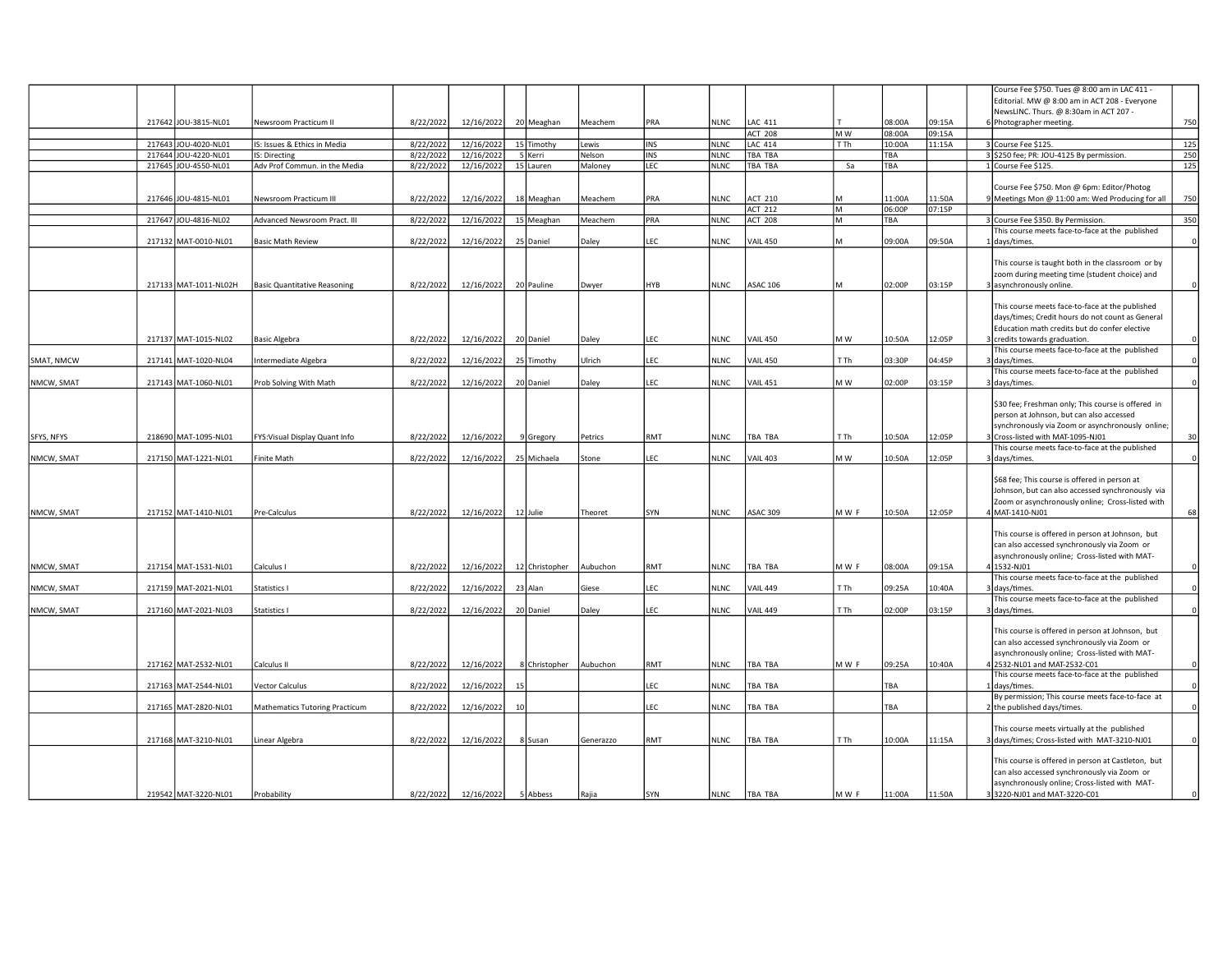|            | 217173 MAT-4930-NL01                         | SR Project in Math                                       | 8/22/2022              | 12/16/2022               | 5 Gregory               | Petrics               | RMT                      | NINC.                      | <b>TBA TBA</b>                   |                 | 06:00P     | 07:50P | Senior standing & Permission of Instructor; Prior<br>completion of Core Assessment exam; At least 9<br>credits approved electives for Math degree; This<br>course is offered in person at Johnson, but can<br>also accessed synchronously via Zoom or<br>asynchronously online; Cross-listed with MAT-<br>3 4930-NJ01 & MAT 4720-C01 |
|------------|----------------------------------------------|----------------------------------------------------------|------------------------|--------------------------|-------------------------|-----------------------|--------------------------|----------------------------|----------------------------------|-----------------|------------|--------|--------------------------------------------------------------------------------------------------------------------------------------------------------------------------------------------------------------------------------------------------------------------------------------------------------------------------------------|
| SFYS, NFYS | 217175 MBI-1025-NL01                         | First-Year Music Seminar                                 | 8/22/2022              |                          | 12/16/2022 25 Ashley    | Warwick               | SYN                      | <b>NLNC</b>                | <b>TBA TBA</b>                   | TTh             | 10:50A     | 12:05P | 30<br>3 Course fee \$30.                                                                                                                                                                                                                                                                                                             |
|            | 217176 MBI-1360-NL01                         | ntro to Music Industry                                   | 8/22/2022              | 12/16/2022               | 20 Joseph               | Gittleman             | EC.                      | <b>NLNC</b>                | <b>ASAC 216</b>                  | W F             | 09:25A     | 10:40A | Course fee \$30; Restricted to MBI Freshman and<br>30<br>3 First-year Transfers or by permission.                                                                                                                                                                                                                                    |
|            | 217178 MBI-2160-NL01                         | Digital Recording Techniques                             | 8/22/2022              | 12/16/2022               | 16 Brian                | Warwick               | SYN                      | <b>NLNC</b>                | LAC 340                          | T Th            | 09:25A     | 10:40A | Course Fee \$150. Remote students need access to<br>current versions of Logic Pro X and Pro Tools<br>150<br>3 software.                                                                                                                                                                                                              |
|            | 217179 MBI-2171-NL01                         | lybrid Mixing Techniques                                 | 8/22/2022              | 12/16/2022               | 16 Brian                | Warwick               | 5YN                      | <b>NLNC</b>                | LAC 340                          | M W             | 02:00P     | 03:15P | Course fees \$150. Remote students need access to<br>150<br>3 current version of Pro Tools software.                                                                                                                                                                                                                                 |
|            | 217181 MBI-2315-NL01                         | Record Label Pract:Production                            | 8/22/2022              | 12/16/2022               | 16 Joseph               | Gittleman             | PRA                      | <b>NLNC</b>                | LAC 343                          | W F             | 10:50A     | 12:05P | 2 Course Fee \$200.<br>200                                                                                                                                                                                                                                                                                                           |
|            |                                              |                                                          |                        |                          |                         |                       |                          |                            |                                  |                 |            |        |                                                                                                                                                                                                                                                                                                                                      |
|            | 217182 MBI-2420-NL01                         | Artist Mgmt & Dev                                        | 8/22/2022              | 12/16/2022               | 20 Joseph               | Gittleman             | LEC.                     | <b>NLNC</b>                | LAC 400                          | T Th            | 09:25A     | 10:40A | 3 \$30 fee; PR: MBI-1360 & Sophmore Standing.<br>30                                                                                                                                                                                                                                                                                  |
|            | 218302 MBI-2710-NL01B                        | ST: Theatre Production                                   | 10/17/2022             | 12/16/2022               | 20 Michael              | Kane                  | LEC                      | <b>NLNC</b>                | ACT A133                         | T <sub>Th</sub> | 06:30P     | 09:30P | 0.5 \$30 course fee; 2nd half semester<br>30                                                                                                                                                                                                                                                                                         |
|            | 217185 MBI-3220-NL01                         | Advanced Audio Production                                | 8/22/2022              | 12/16/2022               | 16 Brian                | Warwick               | LEC                      | <b>NLNC</b>                | <b>LAC 340</b>                   | M W             | 09:25A     | 10:40A | 150<br>3 Course Fee \$150.                                                                                                                                                                                                                                                                                                           |
|            | 217186 MBI-4720-NL01                         | Professional Dev Seminar                                 | 8/22/2022              | 12/16/2022               | 25 Joseph               | Gittleman             | LEC                      | <b>NLNC</b>                | <b>ASAC 216</b>                  | T Th            | 10:50A     | 12:05P | 3 Course Fee \$30.<br>30                                                                                                                                                                                                                                                                                                             |
|            | 217187 MBI-4810-NL01                         | Mus & Perf Arts Internship                               | 8/22/2022              | 12/16/2022               | 10 Brian                | Warwick               | INT                      | <b>NLOF</b>                | <b>TBA TBA</b>                   |                 | TBA        |        | 1 By Permission (contract).<br>$\Omega$                                                                                                                                                                                                                                                                                              |
|            | 217188 MBI-4810-NL02<br>218294 MBI-4810-NL03 | Mus & Perf Arts Internship<br>Mus & Perf Arts Internship | 8/22/2022<br>8/22/2022 | 12/16/2022<br>12/16/2022 | 10 Timothy<br>10 Joseph | Mikovitz<br>Gittleman | INT<br>INT               | <b>NLOF</b><br><b>NLOF</b> | <b>TBA TBA</b><br><b>TBA TBA</b> |                 | TBA<br>TBA |        | 1 By Permission (contract).<br>$\Omega$<br>1 By Permission (contract)                                                                                                                                                                                                                                                                |
|            |                                              |                                                          |                        |                          |                         |                       |                          |                            |                                  |                 |            |        | Course fee \$30. Remote students need access to                                                                                                                                                                                                                                                                                      |
| SAES, NCRW | 217189 MUS-1041-NL01                         | Class Piano I                                            | 8/22/2022              | 12/16/2022               | 20 Timothy              | Saeed                 | SYN                      | <b>NLNC</b>                | <b>ACT T202</b>                  | T Th            | 08:00A     | 09:15A | 3 Piano or Keyboard.<br>30                                                                                                                                                                                                                                                                                                           |
| SAES, NCRW | 217190 MUS-1085-NL01                         | <b>Elements of Music</b>                                 | 8/22/2022              | 12/16/2022               | 25 Timothy              | Saeed                 | SYN                      | <b>NLNC</b>                | <b>HAC 111</b>                   | MWF             | 08:00A     | 08:50A | 30<br>3 Course Fee \$30.                                                                                                                                                                                                                                                                                                             |
| NDVW, SCUL | 218337 MUS-1175-NL01                         | History of Western Music                                 | 8/22/2022              | 12/16/2022               | 20 Timothy              | Saeed                 | SYN                      | <b>NLNC</b>                | <b>HAC 111</b>                   | MW F            | 01:00P     | 01:50P | 30<br>3 Course fee \$30.                                                                                                                                                                                                                                                                                                             |
|            | 218307 MUS-2220-NL01                         | Music Ensembles: Orchestra                               | 8/22/2022              | 12/16/2022               | 25 Jason                | Bergman               | LEC                      | <b>NLNC</b>                | ACT A133                         | Su              | 05:30P     | 07:30P | 30<br>1 \$30 course fee                                                                                                                                                                                                                                                                                                              |
|            |                                              |                                                          |                        |                          |                         |                       |                          |                            |                                  |                 |            |        |                                                                                                                                                                                                                                                                                                                                      |
| NCRW, SAES | 217230 MUS-2341-NL01                         | Guitar I                                                 | 8/22/2022              | 12/16/2022               | 20 Derek                | Campbell              | FC.                      | <b>NLNC</b>                | <b>TBA TBA</b>                   | M W             | 05:00P     | 06:15P | 3 Course Fee \$30. Students need access to a guitar.<br>30                                                                                                                                                                                                                                                                           |
|            | 217232 MUS-2410-NL01                         | Collab Creativity in Music                               | 8/22/2022              | 12/16/2022               | 20 Ashley               | Warwick               | LEC                      | <b>NLNC</b>                | <b>LAC 414</b>                   |                 | 10:50A     | 12:05P | 1 Course fee \$30.<br>30                                                                                                                                                                                                                                                                                                             |
| NDVW, SCUL | 217238 MUS-2740-NL01                         | Music Studies Seminar                                    | 8/22/2022              | 12/16/2022               | 20 Timothy              | Saeed                 | SYN                      | <b>NLNC</b>                | <b>LAC 414</b>                   | T Th            | 02:00P     | 03:15P | 3 Course Fee \$30.<br>30                                                                                                                                                                                                                                                                                                             |
|            | 218369 MUS-3240-NL01                         | ST:Appl Lessons :Percussion                              | 8/22/2022              | 12/16/2022               | 6 Gabriel               | Jarrett               | <b>STD</b>               | <b>NLNC</b>                | TBA TBA                          |                 | TBA        |        | 1 Course Fee \$540. Pass/No pass only.<br>540                                                                                                                                                                                                                                                                                        |
|            | 218297 MUS-3240-NL02                         | Appl Music Lessons: Bass                                 | 8/22/2022              | 12/16/2022               | 6 Stephen               | Blair                 | STD                      | <b>NLNC</b>                | TBA TBA                          |                 | TBA        |        | 540<br>1 \$540 fee; Pass/No Pass only                                                                                                                                                                                                                                                                                                |
|            | 218374 MUS-3240-NL03<br>218375 MUS-3240-NL04 | ST:Appl Lessons: Voice<br>ST: Appl Lessons: Guitar       | 8/22/2022<br>8/22/2022 | 12/16/2022<br>12/16/2022 | 10 Ashley<br>6 Stephen  | Warwick<br>Blair      | <b>STD</b><br><b>STD</b> | <b>NLNC</b><br><b>NLNC</b> | TBA TBA<br>TBA TBA               |                 | TBA<br>TBA |        | 540<br>1 Course fee \$540 Pass/No Pass Only<br>540<br>1 Course Fee \$540 Pass/No Pass Only.                                                                                                                                                                                                                                          |
|            | 218372 MUS-3240-NL05                         | ST: Appl Lessons: Piano                                  | 8/22/2022              | 12/16/2022               | 3 Timothy               | Saeed                 | <b>STD</b>               | <b>NLNC</b>                | TBA TBA                          |                 | TBA        |        | 1 \$540 fee; Pass/No Pass only<br>540                                                                                                                                                                                                                                                                                                |
|            |                                              |                                                          |                        |                          |                         |                       |                          |                            |                                  |                 |            |        |                                                                                                                                                                                                                                                                                                                                      |
|            | 217653 NUR-1710-NL01                         | ntroduction to Nursing                                   | 8/22/2022              | 12/16/2022               | 30 Phyllis              | Mitchell              | EC                       | <b>NLNC</b>                | ASAC 214                         | F               | 08:30A     | 11:15A | Pre-Nursing students only. This course meets face-<br>2 to-face at the published days/times.                                                                                                                                                                                                                                         |
|            | 217277 OEL-1000-NL02                         | Intro to Outdoor Education                               | 8/22/2022              |                          | 12/16/2022 16 Benjamin  | Mirkin                | SYN                      | <b>NLNC</b>                | <b>HAC 121</b>                   | T Th            | 02:00P     | 03:15P | \$500 course fee; SYN- This course meets face-to-<br>face at the published days/times but also allows<br>500<br>3 students to join the class virtually.                                                                                                                                                                              |
| NDVW, SCUL | 217278 OEL-1010-NL01B                        | Leisure & Tourism in Society                             | 10/17/2022             | 12/16/2022 25 Brad       |                         | Moskowitz             | SYN                      | <b>NLNC</b>                | <b>HAC 115</b>                   | T Th            | 02:00P     | 03:15P | \$30 course fee; Second half course; SYN- This<br>course meets face-to-face at the published<br>days/times but also allows students to join the<br>30<br>3 class virtually.                                                                                                                                                          |
|            |                                              |                                                          |                        |                          |                         |                       |                          |                            |                                  |                 |            |        | \$60 course fee; SYN- This course meets face-to-<br>face at the published days/times but also allows                                                                                                                                                                                                                                 |
| NBEW, SSOC | 217279 OEL-1080-NL02                         | eader. & Small Group Dynamic                             | 8/22/2022              | 12/16/2022               | 20 Benjamin             | Mirkin                | SYN                      | <b>NLNC</b>                | <b>HAC 121</b>                   | T Th            | 09:25A     | 10:40A | 60<br>3 students to join the class virtually.                                                                                                                                                                                                                                                                                        |
|            |                                              |                                                          |                        |                          |                         |                       |                          |                            |                                  |                 |            |        | Course Fee \$100. First Half Course. Freshmen Only.                                                                                                                                                                                                                                                                                  |
|            | 217281 OEL-1121-NL03A                        | <b>Fundamentals of Rock Climbing</b>                     | 8/22/2022              | 10/14/2022               | 10 Benjamin             | Mirkin                | ACT                      | <b>NLNC</b>                | LOFC LOFC                        | Sa              | 07:00A     | 05:00P | 100<br>2 Dates: 8/27, 9/3, 9/10, 9/17, 9/24                                                                                                                                                                                                                                                                                          |
|            |                                              |                                                          |                        |                          |                         |                       |                          |                            |                                  |                 |            |        |                                                                                                                                                                                                                                                                                                                                      |
|            | 217282 OEL-1122-NL01A                        | <b>Fundamentals of Mtn Biking</b>                        | 8/22/2022              | 10/14/2022               | 10 Christsonthy         | Drellos               | ACT                      | <b>NLNC</b>                | LOFC LOFC                        | F               | 01:00P     | 04:00P | Course Fee \$75. First Half Course. Must own or<br>75<br>1 rent mountain bike. Course ends 10/2/22                                                                                                                                                                                                                                   |
|            | 217283 OEL-1140-NL01                         | Intro to Mountain Resort Mgmt                            | 8/22/2022              | 12/16/2022               | 20 Sean                 | Doll                  | SYN                      | <b>NLNC</b>                | <b>HAC 121</b>                   | T Th            | 06:00P     | 08:50P | \$30 course fee; SYN- This course meets face-to-<br>face at the published days/times but also allows<br>30<br>3 students to join the class virtually.                                                                                                                                                                                |
|            | 217321 OEL-2060-NL01B                        | Wilderness First Responder                               | 10/17/2022             | 12/16/2022               | 14 Katherine            | Moynihan              | FC.                      | <b>NLNC</b>                | <b>HAC 115</b>                   |                 | 08:00A     | 06:00P | \$360 fee; Second half course; This course meets<br>360<br>face-to-face at the published days/times.<br>100.00 course fee. This course meets face-to-face                                                                                                                                                                            |
|            | 217285 OEL-2210-NL01                         | ift Functions & Maintenance                              | 8/22/2022              | 12/16/2022               | 25 Sean                 | Doll                  | EC.                      | <b>NLNC</b>                | <b>ASAC 206</b>                  | M W             | 04:00P     | 05:15P | 3 at the published days/times.<br>100                                                                                                                                                                                                                                                                                                |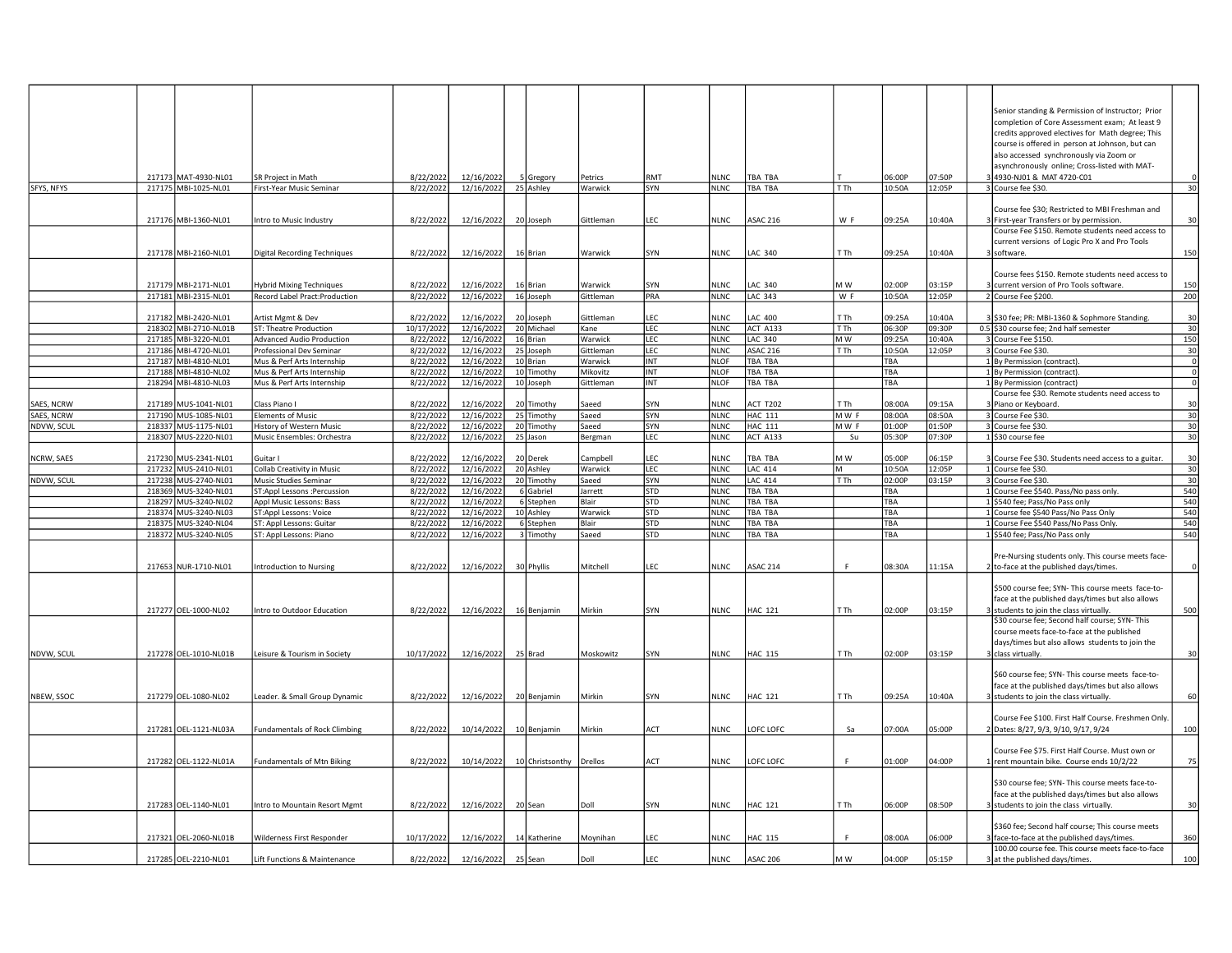|            |                                               |                                 |                        |                          |                |                |            |                            |                                    |                         |                  |                  | This course meets face-to-face at the published                                                    |                         |
|------------|-----------------------------------------------|---------------------------------|------------------------|--------------------------|----------------|----------------|------------|----------------------------|------------------------------------|-------------------------|------------------|------------------|----------------------------------------------------------------------------------------------------|-------------------------|
|            | 217286 OEL-2720-NL01                          | <b>OELT Internship Seminar</b>  | 8/22/2022              | 12/16/2022               | 25 Sean        | Doll           | SEM        | <b>NLNC</b>                | <b>HAC 115</b>                     | W                       | 01:00P           | 01:50P           | days/times.                                                                                        |                         |
|            | 217287 OEL-2841-NL01                          | Mtn Resort Mgmt Practicum I     | 8/22/2022              | 12/16/2022               | 10 Sean        | Doll           | PRA        | <b>NLNC</b>                | <b>LOFC LOFC</b><br><b>HAC 111</b> | T <sub>Th</sub><br>T Th | 07:00A<br>09:00A | 05:00P<br>12:00P | 4 Course Fee \$250. By Permission.                                                                 | 250                     |
|            |                                               |                                 |                        |                          |                |                |            |                            |                                    |                         |                  |                  | \$500 course fee; First half course; By permission;                                                |                         |
|            | 218871 OEL-2900-NL01A                         | Outdoor Expedition              | 8/22/2022              | 10/14/2022               | 8 Brad         | Moskowitz      | PRA        | <b>NLNC</b>                | TBA TBA                            | <b>MTWTh</b>            | 09:25A           | 10:40A           | Trip Dates TBA                                                                                     | 500                     |
|            |                                               |                                 |                        |                          |                |                |            |                            |                                    |                         |                  |                  |                                                                                                    |                         |
|            |                                               |                                 |                        |                          |                |                |            |                            |                                    |                         |                  |                  | \$60 course fee; PR: OEL 2900, OEL 3240, & Junior                                                  |                         |
|            |                                               |                                 |                        |                          |                |                |            |                            |                                    |                         |                  |                  | Standing; SYN- This course meets face-to-face at                                                   |                         |
|            | 218850 OEL-3070-NL01                          |                                 |                        | 12/16/2022               |                | Mirkin         |            | <b>NLNC</b>                | <b>HAC 115</b>                     | M W                     | 10:50A           |                  | the published days/times but also allows students                                                  | 60                      |
|            |                                               | Adv Education Theory & Pract.   | 8/22/2022              |                          | 20 Benjamin    |                | SYN        |                            |                                    |                         |                  | 12:05P           | 3 to join the class virtually.<br>\$15 course fee; This course meets face-to-face at               |                         |
|            | 217289 OEL-3110-NL01                          | <b>Public Relations</b>         | 8/22/2022              | 12/16/2022               | 20 Sean        | Doll           | LEC        | <b>NLNC</b>                | <b>HAC 121</b>                     | M W                     | 02:00P           | 03:15P           | the published days/times.                                                                          | 15                      |
|            |                                               |                                 |                        |                          |                |                |            |                            |                                    |                         |                  |                  |                                                                                                    |                         |
|            |                                               |                                 |                        |                          |                |                |            |                            |                                    |                         |                  |                  | \$500 course fee; First half course; PR: OEL-1000;                                                 |                         |
|            |                                               |                                 |                        |                          |                |                |            |                            |                                    |                         |                  |                  | Co-Reg: OEL-3850; This course meets face-to-face                                                   |                         |
|            | 218872 OEL-3240-NL01A                         | Backcountry Leadership          | 8/22/2022              | 10/14/2022               | 16 Brad        | Moskowitz      | LEC.       | <b>NLNC</b>                | <b>TBA TBA</b>                     | <b>MTWTh</b>            | 10:50A           | 12:05P           | at the published days/times.                                                                       | 500                     |
|            | 217290 OEL-3810-NL02                          | Co-Op in Recreation             | 8/22/2022              | 12/16/2022               | 10 Benjamin    | Mirkin         | <b>INT</b> | <b>NLOF</b>                | TBA TBA                            |                         | TBA              |                  | 3 By permission.                                                                                   | $\overline{0}$          |
|            |                                               |                                 |                        |                          |                |                |            |                            |                                    |                         |                  |                  |                                                                                                    |                         |
|            |                                               |                                 |                        |                          |                |                |            |                            |                                    |                         |                  |                  | \$500 course fee; First half course; This course                                                   |                         |
|            | 218873 OEL-3850-NL01A                         | Adventure Programming           | 8/22/2022              | 10/14/2022               | 8 Brad         | Moskowitz      | EC.        | <b>NLNC</b>                | TBA TBA                            | <b>MTWTh</b>            | 01:00P           | 01:50P           | meets face-to-face at the published days/times.                                                    | 500                     |
|            |                                               |                                 |                        |                          |                |                |            |                            |                                    |                         |                  |                  | \$30 course fee; SYN- This course meets face-to-                                                   |                         |
|            |                                               |                                 |                        |                          |                |                |            |                            |                                    |                         |                  |                  | face at the published days/times but also allows                                                   |                         |
|            | 217291 OEL-4020-NL01                          | Mgmt in Mtn Recreation Serv.    | 8/22/2022              | 12/16/2022               | 17 James       | Noyes          | SYN        | <b>NLNC</b>                | <b>HAC 121</b>                     | M W                     | 09:25A           | 10:40A           | 3 students to join the class virtually.                                                            | 30                      |
|            | 217294 OEL-4810-NL01                          | Internship in OELT              | 8/22/2022              | 12/16/2022               | 10 Sean        | Doll           | <b>INT</b> | <b>NLOF</b>                | <b>TBA TBA</b>                     |                         | TBA              |                  | 6 By Permission.                                                                                   | $\overline{\mathbf{0}}$ |
|            | 218874 OEL-4830-NL01                          | <b>OELT Teaching Assistant</b>  | 8/22/2022              | 12/16/2022               | 8 Benjamin     | Mirkin         | PRA        | <b>NLNC</b>                | TBA TBA                            |                         | TBA              |                  | 1 By Permission.                                                                                   | $\overline{0}$          |
|            | 218809 OEL-4830-NL02                          | <b>OELT Teaching Assistant</b>  | 8/22/2022              | 12/16/2022               | 8 Brad         | Moskowitz      | PRA        | <b>NLNC</b>                | TBA TBA                            |                         | TBA              |                  | 1 By permission                                                                                    | $\mathbf 0$             |
|            |                                               |                                 |                        |                          |                |                |            |                            |                                    |                         |                  |                  | 2nd half course; This course meets face-to-face at                                                 |                         |
|            | 217654 PED-1120-NL02B                         | Meditation for Stress Relief    | 10/17/2022             | 12/16/2022               | 12 Ashley      | Warwick        | ACT        | <b>NLNC</b>                | <b>ACT T202</b>                    | W                       | 10:50A           | 12:05P           | 1 the published days/times.                                                                        |                         |
|            |                                               |                                 |                        |                          |                |                |            |                            |                                    |                         |                  |                  | Course Fee \$5. This course meets face-to-face at                                                  |                         |
| NBEW, SSOC | 218855 PHI-1060-NL01                          | Logic, Creativity and Persuasi  | 8/22/2022<br>8/22/2022 | 12/16/2022               | 25 David<br>25 | Johnston       | LEC        | <b>NLNC</b><br><b>NLOF</b> | <b>ASAC 214</b>                    | M W                     | 10:50A           | 12:05P           | 3 the published days/times.                                                                        | $\overline{0}$          |
|            | 217657 PHY-1120-NL01E                         | Introduction to Astronomy       |                        | 12/16/2022               |                |                | LEC        |                            |                                    |                         |                  |                  | 4 Dual Enrollment with Leland & Gray.<br>Course Fee \$50. This course meets face-to-face at        |                         |
| SSCI, NNPW | 217658 PHY-2010-NL01                          | ntro Electricity/ Electronics   | 8/22/2022              | 12/16/2022               | 16 Benjamin    | Luce           | LEC        | <b>NLNC</b>                | <b>ACT S101</b>                    | T Th                    | 02:00P           | 03:15P           | the published days/times.                                                                          | 50                      |
|            |                                               |                                 |                        |                          |                |                |            |                            | <b>ACT S101</b>                    | Th                      | 03:30P           | 05:50P           |                                                                                                    |                         |
|            |                                               |                                 |                        |                          |                |                |            |                            |                                    |                         |                  |                  | Course Fee \$50. Must take PHY 2031L NL01. This                                                    |                         |
|            |                                               |                                 |                        |                          |                |                |            |                            |                                    |                         |                  |                  | course meets face-to-face at the published                                                         |                         |
| SSCI, NNPW | 217659 PHY-2031-NL01                          | und Physics I                   | 8/22/2022              | 12/16/2022               | 24 Benjamin    | Luce           | EC.        | <b>NLNC</b>                | <b>ACT S101</b>                    | T Th                    | 09:25A           | 10:40A           | days/times                                                                                         | 50                      |
|            | 217660 PHY-2031L-NL01                         | Fund Physics I Lab              | 8/22/2022              | 12/16/2022               | 12 Pauline     | Dwyer          | LAB        | <b>NLNC</b>                | <b>ACT S101</b>                    | lм                      | A00:80           | 09:15A           | 0 Must take PHY 2031 NL01.                                                                         | $\mathbf 0$             |
|            |                                               |                                 |                        |                          |                |                |            |                            |                                    |                         |                  |                  | Course Fee \$50. Must also take PHY 2061L NL01.                                                    |                         |
|            |                                               |                                 |                        |                          |                |                |            |                            |                                    |                         |                  |                  | This course meets face-to-face at the published                                                    |                         |
| SSCI, NNPW | 217662 PHY-2061-NL01<br>217663 PHY-2061L-NL01 | Classical Physics I             | 8/22/2022<br>8/22/2022 | 12/16/2022<br>12/16/2022 | 16 Benjamin    | <b>Luce</b>    | EC.        | <b>NLNC</b>                | <b>ACT S101</b>                    | T Th                    | 10:50A<br>10:50A | 12:05P<br>12:05P | 4 days/times.<br>0 Must also take PHY 2061 NL01.                                                   | 50<br>$\overline{0}$    |
|            |                                               | Classic Physics I Lab           |                        |                          | 12 Pauline     | Dwyer          | LAB        | <b>NLNC</b>                | <b>ACT S101</b>                    | M                       |                  |                  | Course fee \$50. This course meets face-to-face at                                                 |                         |
|            | 217665 PHY-2063-NL01                          | <b>IS:Classical Physics III</b> | 8/22/2022              | 12/16/2022               | 16 Benjamin    | Luce           | EC.        | <b>NLNC</b>                | TBA TBA                            |                         | TRA              |                  | the published days/times.                                                                          | 50                      |
|            |                                               |                                 |                        |                          |                |                |            |                            |                                    |                         |                  |                  | This course meets face-to-face at the published                                                    |                         |
| NBEW, SSOC | 218897 POS-1010-NL01                          | Intro to Poli Sci               | 8/22/2022              | 12/16/2022               | 28 David       | Plazek         | LEC        | <b>NLNC</b>                | <b>ASAC 214</b>                    |                         | 01:00P           | 03:30P           | days/times.                                                                                        |                         |
|            |                                               |                                 |                        |                          |                |                |            |                            |                                    |                         |                  |                  | Course Fee \$5. This course meets face-to-face at                                                  |                         |
| SSOC, NBEW | 217671 PSY-1010-NL05                          | Intro to Psych                  | 8/22/2022              | 12/16/2022               | 25 Henekis     | Stoddard       | LEC        | <b>NLNC</b>                | LAC 412                            | T Th                    | 08:00A           | 09:15A           | the published days/times.                                                                          |                         |
|            |                                               |                                 |                        |                          |                |                |            |                            |                                    |                         |                  |                  |                                                                                                    |                         |
|            |                                               |                                 |                        |                          |                |                |            |                            |                                    |                         |                  |                  | Course Fee \$25. Restricted to APH, ENG, and EDU                                                   |                         |
|            |                                               |                                 |                        |                          |                |                |            |                            |                                    |                         |                  |                  | majors, and LLC students. Others by permission if                                                  |                         |
|            |                                               |                                 |                        |                          |                |                |            |                            |                                    |                         |                  |                  | seats remain; students must also take PSY 2070.<br>This course meets face-to-face at the published |                         |
| SFYS, NFYS | 217672 PSY-1025-NL01                          | First Year Seminar              | 8/22/2022              | 12/16/2022               | 25 Lori        | Werdenschlag   | LEC        | <b>NLNC</b>                | LAC 412                            | T Th                    | 10:50A           | 12:05P           | 3 I davs/times                                                                                     | 25                      |
|            |                                               |                                 |                        |                          |                |                |            |                            |                                    |                         |                  |                  | Course Fee \$5. This course meets face-to-face at                                                  |                         |
| SSOC, NBEW | 217674 PSY-2070-NL02                          | Lifespan Developmental Psychol  | 8/22/2022              | 12/16/2022               | 25 Lori        | Werdenschlag   | LEC        | <b>NLNC</b>                | LAC 412                            | T Th                    | 09:25A           | 10:40A           | the published days/times.                                                                          |                         |
|            |                                               |                                 |                        |                          |                |                |            |                            |                                    |                         |                  |                  | This course meets face-to-face at the published                                                    |                         |
|            | 217675 PSY-2270-NL01                          | Intro Human Services            | 8/22/2022              | 12/16/2022               | 12 Patricia    | Shine          | LEC        | <b>NLNC</b>                | <b>ASAC 216</b>                    | W F                     | 09:25A           | 10:40A           | days/times.                                                                                        |                         |
|            |                                               |                                 |                        |                          |                |                |            |                            |                                    |                         |                  |                  | This course meets face-to-face at the published                                                    |                         |
|            | 217676 PSY-2410-NL01                          | Research Meth/Psych             | 8/22/2022              | 12/16/2022               | 20 Maria       | Coviello-Gould | LEC        | <b>NLNC</b>                | <b>ASAC 216</b>                    | W F                     | 08:00A           | 09:15A           | days/times                                                                                         | $\Omega$                |
|            |                                               |                                 |                        |                          |                |                |            |                            |                                    |                         |                  |                  | 1st half course; This course meets face-to-face at                                                 |                         |
|            | 217677 PSY-2710-NL01A                         | Media & Mental Health           | 8/22/2022              | 10/14/2022               | 25 Maria       | Coviello-Gould | LEC        | <b>NLNC</b>                | <b>ASAC 216</b>                    | MW                      | 03:30P           | 04:45P           | the published days/times.                                                                          | $\Omega$                |
|            |                                               |                                 |                        |                          |                |                |            |                            |                                    |                         |                  |                  | Course Fee \$5; 2nd half course; This course meets                                                 |                         |
|            | 218708 PSY-2710-NL01B                         | Intro to Art Therapy            | 10/17/2022             | 12/16/2022               | 20 Aimee       | Rozum          | EC         | <b>NLNC</b>                | <b>ASAC 216</b>                    | M W                     | 03:30P           | 04:45P           | face-to-face at the published days/times.                                                          |                         |
|            |                                               |                                 |                        |                          |                |                |            |                            |                                    |                         |                  |                  | This course meets face-to-face at the published                                                    |                         |
|            | 217678 PSY-3070-NL01                          | Abnormal Psychology             | 8/22/2022              | 12/16/2022               | 25 Maria       | Coviello-Gould | EC         | <b>NLNC</b>                | LAC 409                            | T Th                    | 03:30P           | 04:45P           | days/times.                                                                                        |                         |
|            |                                               |                                 |                        |                          |                |                |            |                            |                                    |                         |                  |                  |                                                                                                    |                         |
|            |                                               |                                 |                        |                          |                |                |            |                            |                                    |                         |                  |                  | Sophomore standing or by permission; This course                                                   |                         |
| SSOC, NBEW | 218757 PSY-3110-NO01                          | Aging and Older Adulthood       | 8/22/2022              | 12/16/2022               | 18 Lori        | Werdenschlag   | ONL        | <b>NLON</b>                | NLON NLON                          |                         | TBA              |                  | 3 is taught asynchronously and entirely online.                                                    |                         |